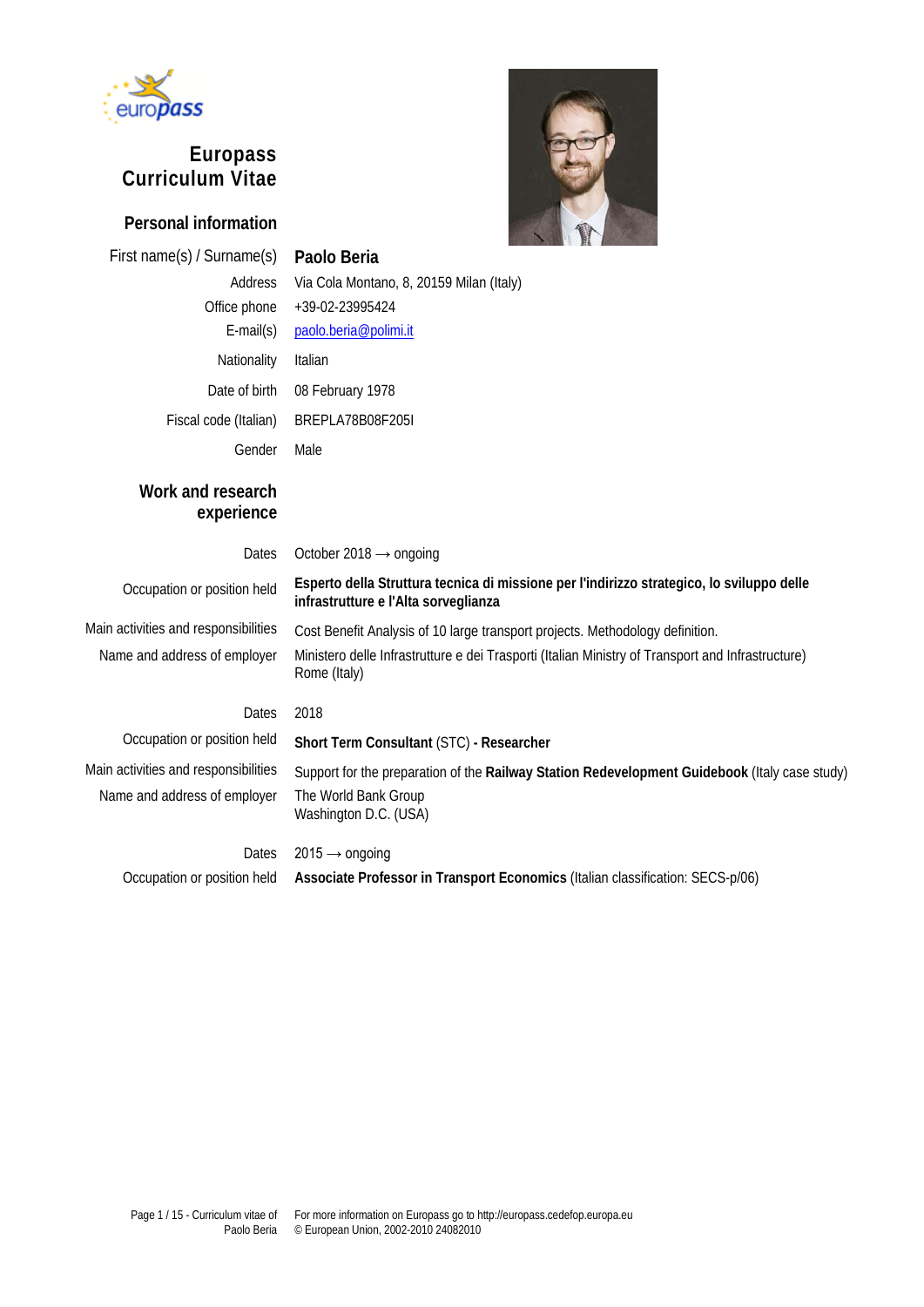Main activities and responsibilities **Director** of the research laboratory TRASPOL

Funded researches (competitively awarded)

- **DUAINT** A comprehensive tool for the QUAntitative analysis of Italian National Transport plans and policies (Principal Investigator. Scientific Independence of Young Researchers programme, MIUR, code RBSI14JR1Z).
- **BOA\_MA\_NHA, MAPUTO! A Study for the integrated development of the region BOAne, MoAmba, Namaacha (Mozambique)** (Partner. Polisocial Award 2018, Politecnico di Milano, 2019-2020)

Other researches and projects

- **Cost-benefit analysis of Metrotranvia Gobba - Adriano** (Agenzia Mobilità Ambiente e Territorio. Comune di Milano. 2018)
	- **Quality and accessibility to intercity coach stations and stops** (ANAV Associazione Nazionale Autotrasporto Viaggiatori. 2018 - 2019)
- **Integrated Structural Plan of Calenzano and Sesto Fiorentino (Florence, Italy).** (Comune di Calenzano, 2018-ongoing)
- **Cost-benefit analysis of M1 extension to Baggio** (MM for Comune di Milano. 2018)
- **Cost-benefit analysis of the project "Hub metropolitano Segrate – Porta Est"** (MM for Westfield, 2018)
- **Sustainable Urban Transport Plan for the town of Grado (Italy)** (Comune di Grado, 2017 ongoing)
- **Tools for the analysis of attractiveness of public transport services with reference to the modal interchange in rail nodes** (Eupolis, for Regione Lombardia, 2018)
- **Evaluation of the generated/attracted traffic by urban transformations. Study for the update of Regional guidelines to perform traffic studies** (Eupolis, for Regione Lombardia, 2017)
- **Study for the introduction of an innovative DRTS in Turin area** (META SrL, for Cavourese SpA, 2017)
- **The Impacts of High-Speed Rail Stations. European Case Studies** (ARTUR, Lyon, France, for the European Court of Audit (ECA), 2017)
- **Study on regional transport in Calabria (Italy)** (ANAV Calabria, 2017)
- **Study on passenger night trains in Europe: the end of the line?** (Steer Davies Gleave, for European Parliament. 2017)
- **Cost-benefit analysis of M5 extension to Monza** (Agenzia Mobilità Ambiente e Territorio. Comune di Milano. 2016 – 2018)
- **Cost-benefit analysis of preliminary and definitive project of A1 expansion in Bologna**  (SPEA S.p.A., 2016 – 2017)
- **Cost-benefit analysis of rail extension Malpensa T2 – Gallarate** (NordIng, 2016 2017)
- **Italian long-distance coach transport report** (in collab. with Checkmybus.com, 2016 ongoing)
- **Car-pooling in Italy – spatial analysis of supply** (in collab. with Blablacar, 2016)
- **Pre-feasibility study of a cable-car and a parking in Piani di Bobbio (LC, Italy)** (Comunità Montana della Valsassina, Valvarrone, Val d'Esino e Riviera, 2016)

#### Dates  $2008 \rightarrow 2015$

Occupation or position held **Assistant Professor in Transport Economics** (Italian classification: SECS-p/06)

Main activities and responsibilities Since 2011: Director of the research laboratory TRASPOL

Funded researches (competitively awarded)

- Member of the management committee of the **Air Transport and Regional Development (ATARD)** - TUD COST Action TU1408 (leader: Bremen University, DE. 2015 – 2019).
- **Green Move:** research and development of a peer-to-peer electric car sharing system. Tasks: demand analysis and socio-economic assessment. (Regione Lombardia. 2011 – 2013).

Other researches and projects

- **Study on the improvement of the Milano Mantova rail line (Sen. Luigi Gaietti, 2014 -**2015)
- **Strategic advising for the entrance in the long distance coach transport in Italy** (Stagecoach Bus Holdings Ltd., 2014)
- **Update of the Financial Balance of Milan Municipality - transport sector** (Agenzia Mobilità Ambiente e Territorio. Comune di Milano. December 2014 – January 2015)
- **The Trenitalia Service Contract for long distance passenger rail transport. Possible savings through the integration with coach transport** (ANAV Associazione Nazionale Autotrasporto Viaggiatori. May – December 2014)
- **Socio-economic and financial evaluation of the scenarios of the Sustainable Mobility**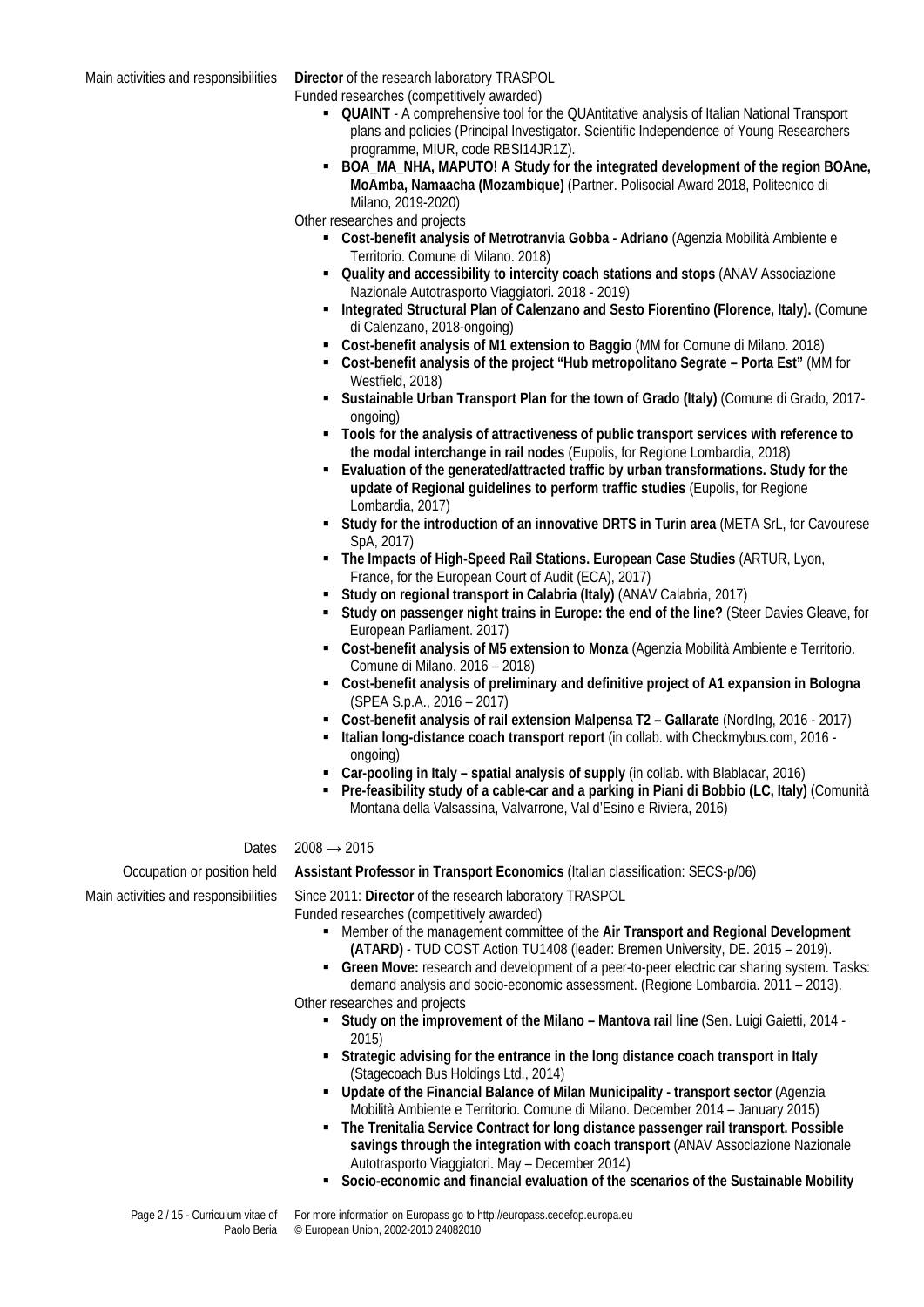**Plan 2014-2024 (PUMS) of Milan city** (Agenzia Mobilità Ambiente e Territorio. Comune di Milano. May – December 2014)

- **Support for the estimation of external costs of Emilia Romagna road traffic – European project ECOTALE** (Regione Emilia Romagna. December 2013 – May 2014)
- **Financial Balance of Milan Municipality - transport sector** (Agenzia Mobilità Ambiente e Territorio. Comune di Milano. December 2013 – January 2014)
- **Air transport flows atlas for Milan airport region** (Globus et Locus for SEA Aeroporti Milano. January – December 2013).
- **Study on passengers bus long distance transport – 2013 update** (ANAV Associazione Nazionale Autotrasporto Viaggiatori. April – December 2013).
- **Economic assessment of saturation cost of Friuli Region rail network** (Andrea Debernardi Studio META Planning, for Regione Friuli Venezia Giulia. January – July 2013).
- **Cost Benefit Analysis of M4 metro line in Milan** (Agenzia Mobilità Ambiente e Territorio. Comune di Milano. September – October 2012).
- **Consultancy on the report "Misure per ridurre il tempo verso la crescita. Investimenti leggeri, tecnologia e sviluppo dei traffici"** (Fondazione ResPublica. April – June 2012).
- **Study on the feasibility of Caserta Grazzanise airport (including Cost Benefit Analysis).** (F2i Aeroporti. October 2011 – February 2012).
- **Comparative assessment of public transport investments** (self funded research. 2010 2012). Results published.
- **External costs of transport and internalisation with taxes** (self funded research. 2011 2012). Results published.
- **Ex-post assessment of Italian High Speed lines** (self funded research. 2011). Results published.
- **Study on passengers bus long distance transport** (ANAV Associazione Nazionale Autotrasporto Viaggiatori. September – December 2011).
- **Cost Benefit Analysis of the "Valfontanabuona motorway tunnel" (Italy)** (SPEA S.p.A. September – December 2010).
- **Comparative study on international assessment methods of public works from the point of view of technical and economic feasibility** (Italian Ministry of Transport and Ernst&Young. 2010 – 2011). Results published.
- **Liberalisation and regulation of railways. European experiences and possible strategies for Italy** (Ferrovie dello Stato S.p.A. September 2008 – August 2009). Results published.
- **Feasibility Study and Cost Benefit Analysis of the doubling of Como Borghi – Como Camerlata rail line (Italy)**. (NordIng, for Regione Lombardia. September 2009 – January 2010).
- **Feasibility Study and Cost Benefit Analysis of the doubling of Malnate – Varese rail line (Italy)**. (NordIng, for Regione Lombardia. September 2009 – January 2010).
- **Consultancy and research activity concerning possible regulatory regimes for Sicily Region**. (Interbus S.p.A. and SAIS Autolinee. January 2009 – January 2010).
- Other projects
	- **Independent evaluation of the official Cost Benefit Analysis of the new Brenner Basis Tunnel project** (On. Riccardo Fraccaro 2014).
	- **Study for the connection of Bergamo airport with a remote parking (SACBO, February** March 2014)
	- **Scientific supervision for the development of economic assessment tools for Emilia Romagna road network investments** (Andrea Debernardi Studio META Planning, for Regione Emilia Romagna. January 2013 – February 2014).
	- **Legal consultancy on truck fuel economy** (Alberio SpA. October, 2013)
	- **Legal consultancy on regulation of essential facilities in Milan airports** (Aviapartner Handling S.p.A. April – October 2012).
	- **Legal consultancy on regulation of essential facilities in Turin airport** (Aviapartner Handling S.p.A. January – March 2012).
	- **Legal consultancy on aiport handling operations** (Studio Legale Avvocato Massimo Giordano, Roma. 2012).
	- **Consultancy for the entrance of a new cargo handler in Milan Malpensa airport** (BETA-Trans S.p.A. January – May 2011)
	- **Scientific support for the research "Innovative tools for transport infrastructure financing"** (Fondazione ResPublica. February – May 2010).

Name and address of employer until 2012:

Dipartimento di Architettura e Pianificazione (DiAP)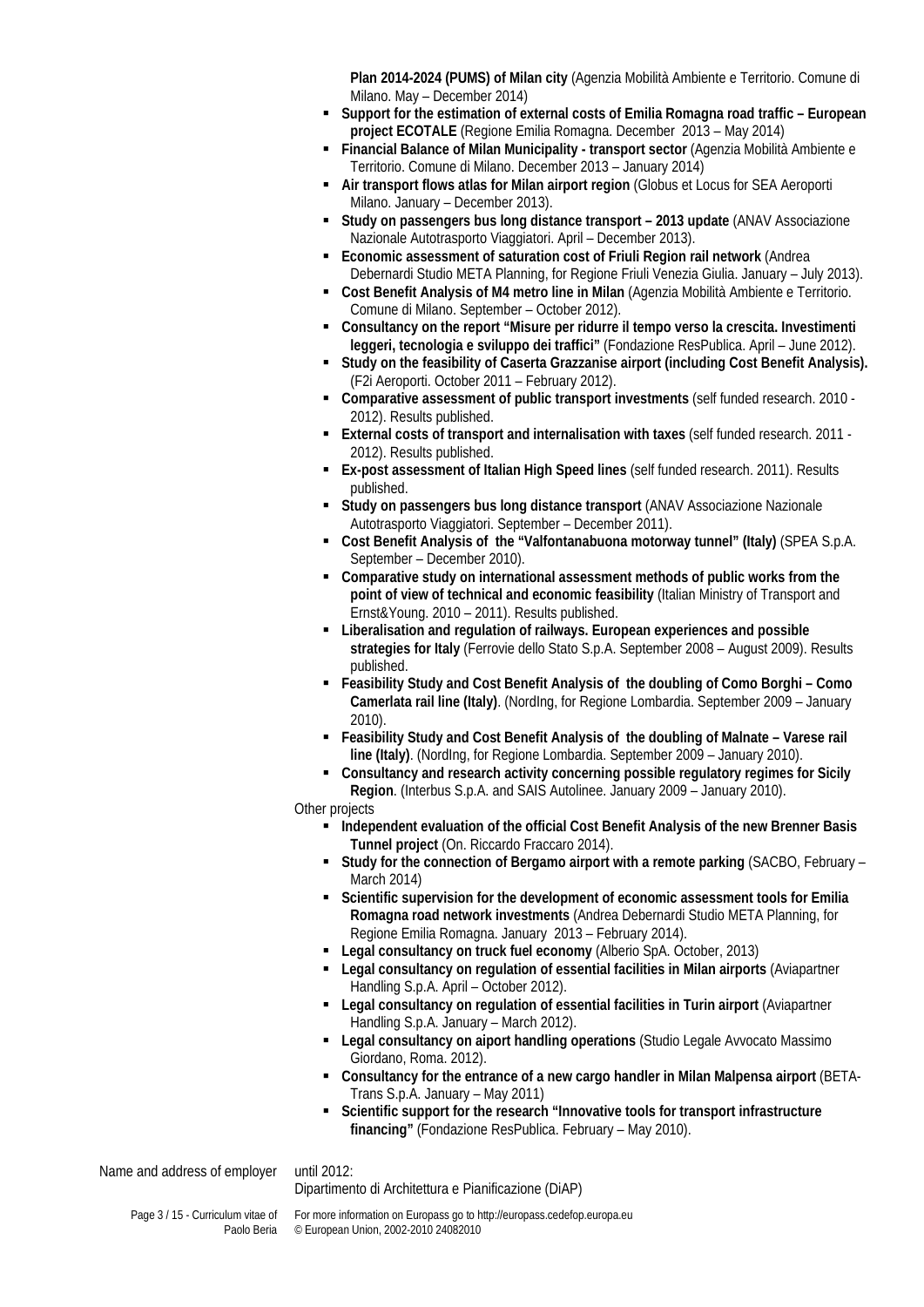|                                                  | Politecnico di Milano<br>via Bonardi 3, 20133 Milan (Italy)                                                                                                                                                                                                                                                                                                                                                                                                              |
|--------------------------------------------------|--------------------------------------------------------------------------------------------------------------------------------------------------------------------------------------------------------------------------------------------------------------------------------------------------------------------------------------------------------------------------------------------------------------------------------------------------------------------------|
|                                                  | since 2013:<br>Dipartimento di Architettura e Studi Urbani (DAStU)<br>Politecnico di Milano<br>via Bonardi 3, 20133 Milan (Italy)                                                                                                                                                                                                                                                                                                                                        |
| Dates                                            | April 2008 - July 2008 and September 2008 - December 2008                                                                                                                                                                                                                                                                                                                                                                                                                |
| Occupation or position held                      | Consultant                                                                                                                                                                                                                                                                                                                                                                                                                                                               |
| Main activities and responsibilities             | Responsible of the following research activity:<br>Analysis of innovative financing mechanisms for Milan metro system.<br>Theoretical and practical definition of a Cost Benefit Analysis model for the 2015-2025<br>٠<br>Milan Metro plan.                                                                                                                                                                                                                              |
| Name and address of employer                     | AMA Agenzia Mobilità e Ambiente<br><b>Milan Municipality</b><br>Piazza Beccaria, 20100 Milan (Italy)                                                                                                                                                                                                                                                                                                                                                                     |
| Dates                                            | August 2008 – December 2008 (anticipate end)                                                                                                                                                                                                                                                                                                                                                                                                                             |
| Occupation or position held                      | <b>Research Fellow</b>                                                                                                                                                                                                                                                                                                                                                                                                                                                   |
| Main activities and responsibilities             | Title: Performance, rendite ed effetti distributivi dei grandi progetti di trasporto<br>Completed researches and projects<br>Transport megaprojects assessment in Italy and Europe. Results published.<br>Efficiency and governance models of Lombardia public transport system. (ANAV<br>٠<br>Lombardia - November 2008).<br>The relationships of the new Pedemontana highway on public transport, logistics and<br>land use (Pedemontana S.p.A. March - October 2008). |
| Name and address of employer                     | Dipartimento di Architettura e Pianificazione<br>Politecnico di Milano<br>via Bonardi 3, 20133 Milan (Italy)                                                                                                                                                                                                                                                                                                                                                             |
| Dates                                            | March 2005 - February 2008                                                                                                                                                                                                                                                                                                                                                                                                                                               |
| Occupation or position held                      | <b>PhD Student</b>                                                                                                                                                                                                                                                                                                                                                                                                                                                       |
| Main activities and responsibilities             | Independent research on the topic of assessment and decision making of transport megaprojects.                                                                                                                                                                                                                                                                                                                                                                           |
|                                                  | Dissertation title: "The megaprojects' issue. Evaluation, policies and decision making of large transport<br>infrastructures". Tutors Prof. Stefano Moroni, Prof. Marco Ponti                                                                                                                                                                                                                                                                                            |
|                                                  | during the PhD: June 2007 - December 2007<br>Visiting scholar at IWW, Karlsruhe, Institut für Wirtschaftspolitik und Wirtschaftsforschung, Karlsruhe<br>University (Karlsruhe, Germany).                                                                                                                                                                                                                                                                                 |
|                                                  | Research activity on air transport and airport investments.                                                                                                                                                                                                                                                                                                                                                                                                              |
| Name and address of employer                     | School of Doctoral Programmes<br>Politecnico di Milano<br>via Bonardi 3, 20133 Milan (Italy)                                                                                                                                                                                                                                                                                                                                                                             |
| Dates                                            | April 2006 - December 2007                                                                                                                                                                                                                                                                                                                                                                                                                                               |
| Occupation or position held                      | Research collaborator                                                                                                                                                                                                                                                                                                                                                                                                                                                    |
| Main activities and responsibilities             | Completed researches and projects<br>• FP6 European Research Programme EVA TREN (Improved Decision-Aid Methods And Tools<br>To Support EVAluation Of Investment For TRansport And Energy Networks In Europe).<br>FP6 European Research Programme TRIAS (Sustainability Impact Assessment of Strategies<br>٠<br>Integrating Transport, Technology and Energy Scenarios)                                                                                                   |
| Name and address of employer                     | TRT Trasporti e Territorio<br>Via Rutilia 8<br>Milan (Italy)                                                                                                                                                                                                                                                                                                                                                                                                             |
| Dates                                            | March 2005 - February 2008                                                                                                                                                                                                                                                                                                                                                                                                                                               |
| Occupation or position held                      | Research collaborator                                                                                                                                                                                                                                                                                                                                                                                                                                                    |
| Page 4 / 15 - Curriculum vitae of<br>Paolo Beria | For more information on Europass go to http://europass.cedefop.europa.eu<br>© European Union, 2002-2010 24082010                                                                                                                                                                                                                                                                                                                                                         |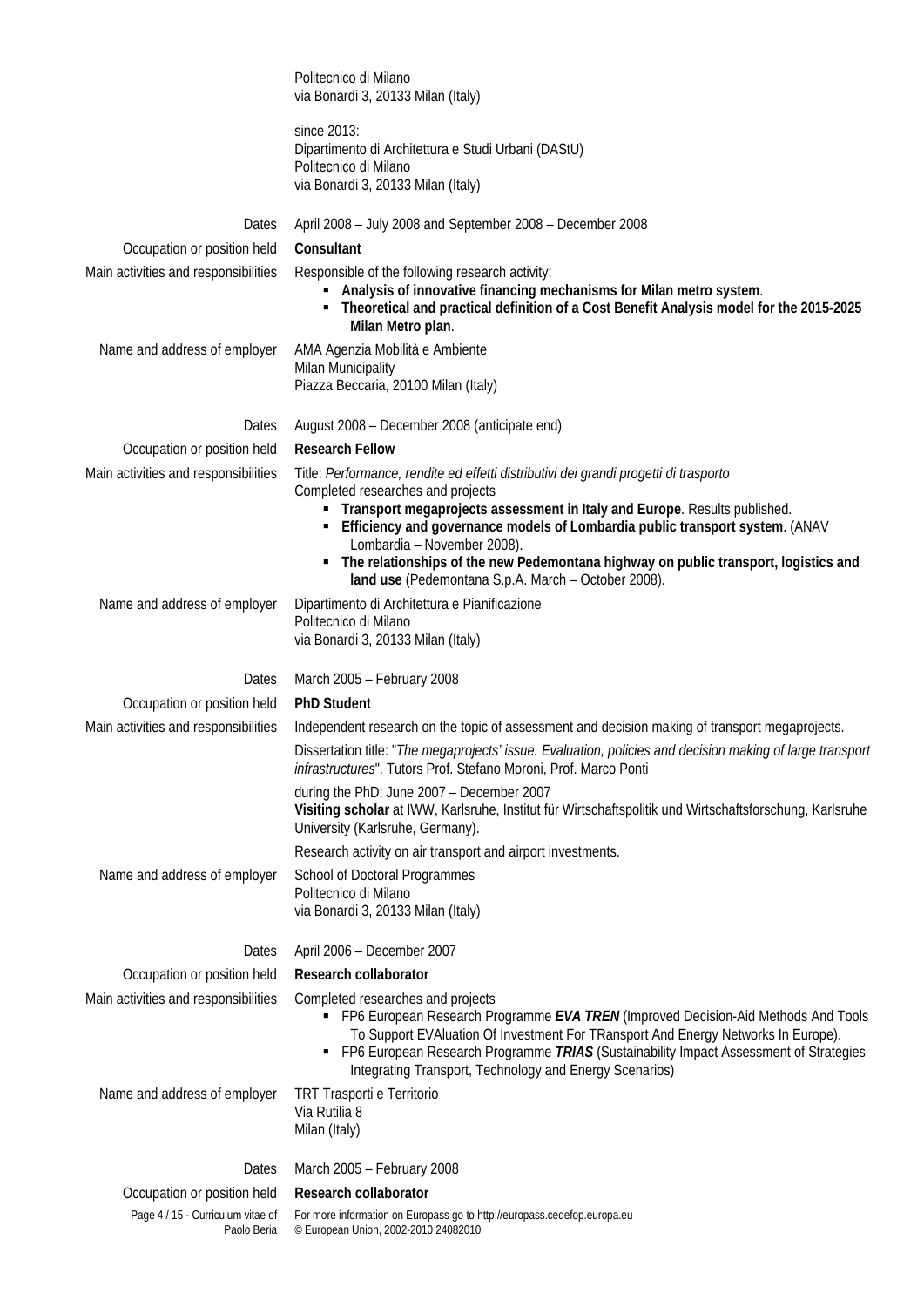- **Transport megaprojects; examination of common patterns for a sample of Italian feasibility studies and cost benefit analyses**. (self funded research. 2006 – 2007). Results published.
- **Transport services and infrastructures regulation in relation with the liberalisation process** (PRIN fund. Italian Ministry of Education MIUR. In cooperation with a network of Italian universities, team leading Firenze University – Firenze, I. November 2004 – December 2006). Results published.
- **Cost Benefit Analysis for different infrastructural scenarios concerning the rail line Milano – Asso across the city of Seveso**. (Le Nord S.p.A. January – April 2008).
- **Preparation of a deliverable about the assessment of Italian infrastructure projects.** (Commissione Tecnica Finanza Pubblica. March – May 2008). The report has been published and included in the Spending Review 2008 of the Ministry of Economy.
- **Expert advices concerning the Italian national Railways (Ferrovie dello Stato) industrial plan 2007-2011 and the national Road Agency (ANAS) industrial plan 2007-2052.** (Commissione Tecnica Finanza Pubblica. July – September 2007).
- **Expert advice concerning the assessment of the regulation (price-cap) scheme of the Italian motorway network. Definition of new regulatory schemes and strategies** (Minister of Transport. January 2007).
- **Model for financial viability of alternative transport systems. Use of the model for the simulation of 14 municipalities in Milan area.** (Agenzia Mobilità e Ambiente. December 2006 – November 2007).
- **Consultancy** contracts for Agenzia Mobilità e Ambiente (2005 2006) on: - calibration of the model for public transport planning of Milan Municipality network
- - setup of the simulation model of school services:
- Other projects
	- **support for the Cost Benefit Analysis for the Rome – Latina new motorway** (Studio Ciocia. January – February 2008).
	- **The accessibility issues of an estate located in Rovereto.** (TN, Italy). (November 2006).
	- Analysis of the Mobility Aspects Aimed to the Preliminary Documents of the Province of Vicenza Territorial Plan. Subcontract: **the environmental aspects** (Province of Vicenza. June 2005 – January 2006).

Name and address of employer Dipartimento di Architettura e Pianificazione Politecnico di Milano via Bonardi 3, 20133 Milan (Italy)

#### Dates May 2004 – February 2005

#### Occupation or position held **Research Fellow**

Main activities and responsibilities Title: *Analisi economica e pianificazione di reti di trasporto urbane* Completed researches and projects

- **European comparison on shared financing in transport infrastructures between the government, local administrations, European Union and public/private operators** (TDIE – Paris, France. 2004).
- **Examination of Environmental Impact Assessment of "Legge Obiettivo" infrastructural projects**. (CESI, and Italian Ministry of Environment. 2004).
- **Consultancy** contracts for Agenzia Mobilità e Ambiente (2004 2005) on:
- development of the new model for public transport planning of Milan Municipality network - project of traditional and alternative transport systems
- economical assessment of transport projects.

Name and address of employer Dipartimento di Architettura e Pianificazione Politecnico di Milano via Bonardi 3, 20133 Milan (Italy)

Dates 2003

#### Occupation or position held **Research collaborator**

- Main activities and responsibilities Completed researches and projects
	- FP5 European Research Programme *FUERO*. Research task "*Technical and economical analysis of fuel cell traction system in automotive sector*"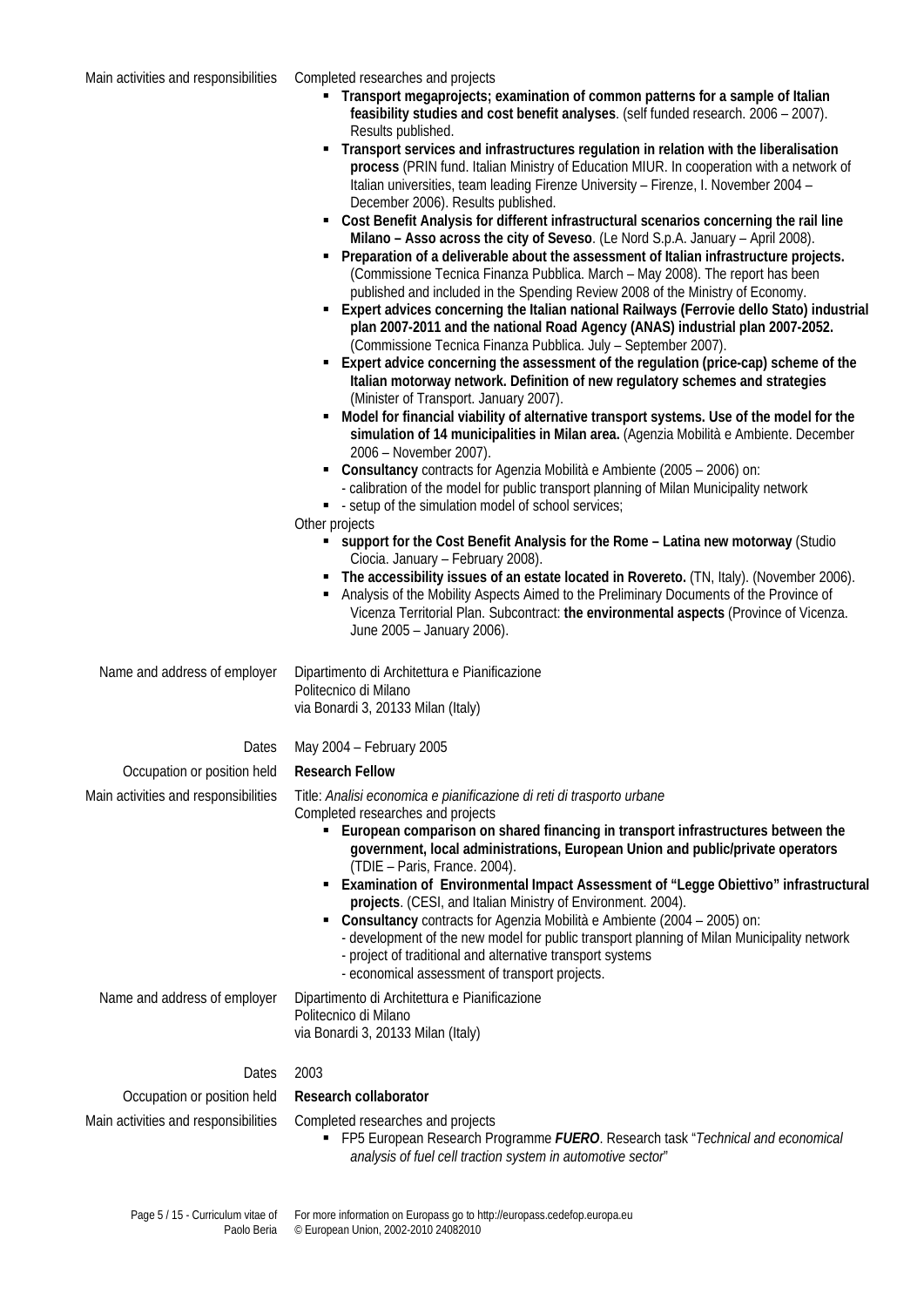Name and address of employer Centro Ricerche FIAT

# Orbassano (TO, Italy)

Dates 2001 Occupation or position held **Collaborator** Main activities and responsibilities Design of traffic measurements. Name and address of employer REDAS S.r.l.

Sondrio (Italy)

# **Education and training**

| Dates                                                             | March 2005 - February 2008 (degree 30 May 2008)                                                                                                                                                                                  |
|-------------------------------------------------------------------|----------------------------------------------------------------------------------------------------------------------------------------------------------------------------------------------------------------------------------|
| Title of qualification awarded                                    | PhD in Urban Projects and Policies                                                                                                                                                                                               |
| Principal subjects / occupational skills<br>covered               | Dissertation title: "The megaprojects' issue. Evaluation, policies and decision making of large transport<br>infrastructures". Tutors Prof. Stefano Moroni, Prof. Marco Ponti                                                    |
| Name and type of organisation<br>providing education and training | Politecnico di Milano<br>Milan (Italy)                                                                                                                                                                                           |
| Dates                                                             | 2003                                                                                                                                                                                                                             |
| Title of qualification awarded                                    | professional qualification in Civil Engineering.<br>Mark 96/100                                                                                                                                                                  |
| Name and type of organisation<br>providing education and training | I section 2003, at Milan Politecnico University.<br>Milan (Italy)                                                                                                                                                                |
| Dates                                                             | September 1997 - April 2003 (degree 16 April 2003)                                                                                                                                                                               |
| Title of qualification awarded                                    | Laurea quinquennale (five-years-degree, equivalent to B.Sc. & M.Sc.) in Civil Engineering,<br>specialisation Transport                                                                                                           |
| Principal subjects / occupational skills<br>covered               | mark: 95/100.<br>Stage at FIAT Research Center in Orbassano, Turin.<br>Dissertation title: "Fuel cell rail traction: economic and environmental comparison with traditional<br>traction" (in Italian). Tutor: prof. Marco Ponti. |
| Name and type of organisation<br>providing education and training | Politecnico di Milano<br>Milan (Italy)                                                                                                                                                                                           |
| Dates                                                             | <b>July 1997</b>                                                                                                                                                                                                                 |
| Title of qualification awarded                                    | Scientific degree                                                                                                                                                                                                                |
| Principal subjects / occupational skills                          | mark: 58/60.                                                                                                                                                                                                                     |

covered Name and type of organisation providing education and training

Liceo Scientifico Statale B.Russell via Gatti 16, Milan (Italy).

## **Publications**

| <b>Books</b>      | Beria P. (2018, a cura di). Atlante dei Trasporti Italiani. Infrastrutture – offerta - domanda. Libreria<br>Geografica, Novara, Italy.                                                                                                                                                                                                                         |
|-------------------|----------------------------------------------------------------------------------------------------------------------------------------------------------------------------------------------------------------------------------------------------------------------------------------------------------------------------------------------------------------|
|                   | Beria P., Ponti M. (2007), Introduzione ai sistemi di trasporto, Pitagora, Bologna (Italy).                                                                                                                                                                                                                                                                    |
|                   | Ponti M., Beria P., Erba S. (2007), Una politica per i trasporti italiani, Laterza, Roma/Bari (Italy).                                                                                                                                                                                                                                                         |
| Chapters on books | Bertolin, A., Tolentino, S., Beria, P., Perotto, E., Guereschi, F. C., Baglione, P., & Caserini, S. (2018).<br>Assessing the Impact of Changes in Mobility Behaviour to Evaluate Sustainable Transport Policies:<br>Case of University Campuses of Politecnico di Milano. In The 4th Conference on Sustainable Urban<br><i>Mobility</i> (pp. 89-97). Springer. |
|                   | Beria P, Tosi L., Nuccio D. (2018). Four years of Milan's road charge: effectiveness, acceptability and<br>impacts. In: (a cura di): Walker J., Road pricing. Technologies, economics and acceptability. p. 501-<br>521, LONDON: IET - The Institution of Engineering and Technology, ISBN: 9781785612053                                                      |
|                   |                                                                                                                                                                                                                                                                                                                                                                |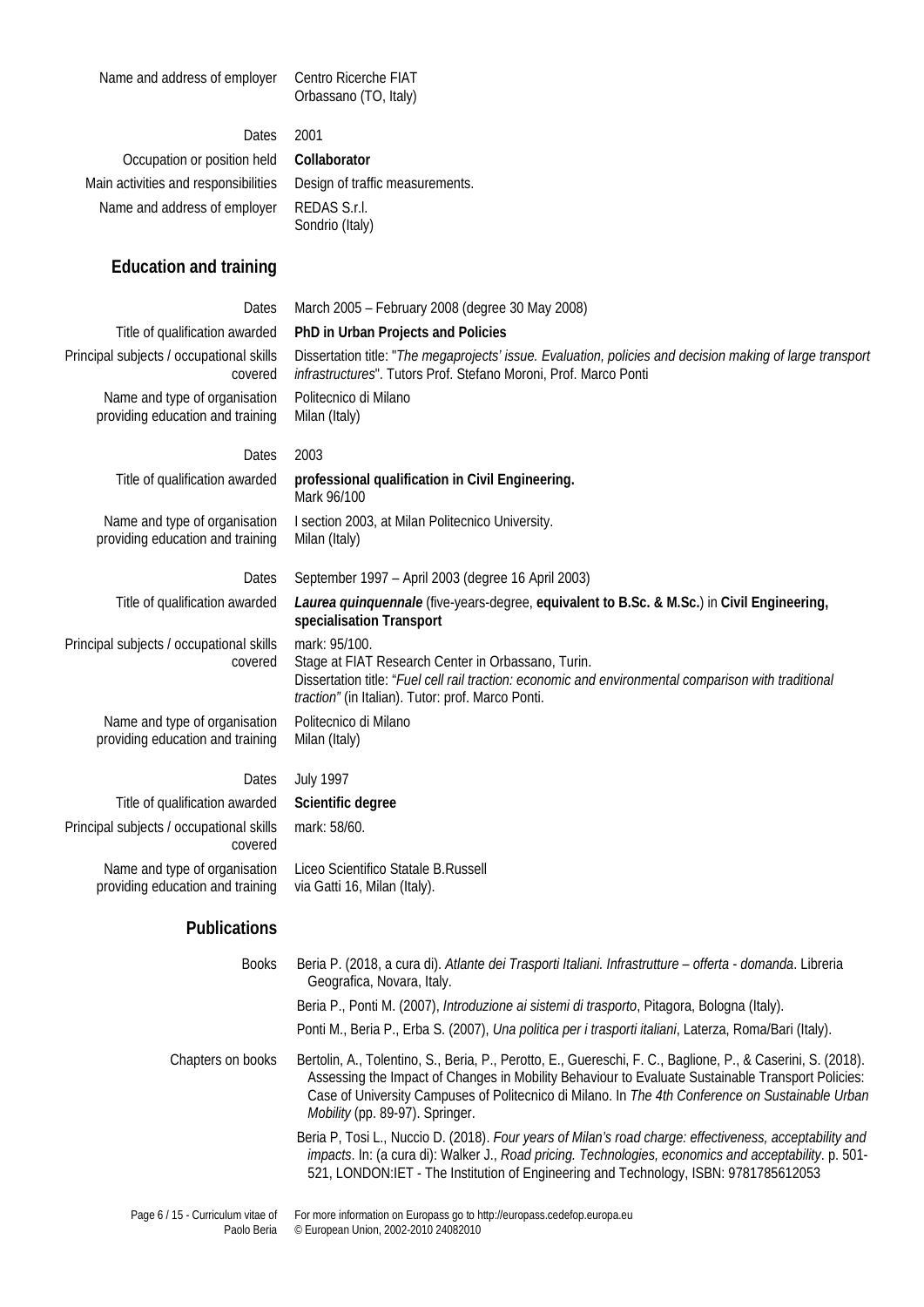|                                                  | P. Beria, A. Laurino, I. Maltese, I. Mariotti, F. Boscacci (2017). Analysis of peer-to-peer car sharing<br>potentialities. In: (a cura di): D. F. Bignami A. Colorni Vitale A. Lué R. Nocerino M. Rossi S. M.<br>Savaresi, Electric Vehicle Sharing Services for Smarter Cities. The Green Move Project for Milan:<br>From Service Design to Technology Deployment. RESEARCH FOR DEVELOPMENT, p. 59-77,<br>Springer, ISBN: 9783319619637, ISSN: 2198-7300, doi: 10.1007/978-3-319-61964-4 |
|--------------------------------------------------|-------------------------------------------------------------------------------------------------------------------------------------------------------------------------------------------------------------------------------------------------------------------------------------------------------------------------------------------------------------------------------------------------------------------------------------------------------------------------------------------|
|                                                  | Beria P., Laurino A., Postorino M. N. (2017). Low-cost carriers and airports: a complex relationship.<br>In: (a cura di): Bitzan J. D. Peoples J. H., The economics of airport operations. p. 361-386, Emerald<br>Publishing, ISBN: 9781787144989                                                                                                                                                                                                                                         |
|                                                  | Beria P. (2017). I metodi di valutazione dei costi ambientali del trasporto all'interno delle analisi costi-<br>benefici. In: Munari F. (2017) Cambiamenti climatici e trasporti, Aracne Editrice, Canterano (RM).                                                                                                                                                                                                                                                                        |
|                                                  | Beria P., Grimaldi R. (2017) Reality and opportunities for on-track competition in HSR. In: Albalate D.<br>Bel G. (2017) Evaluating High-Speed Rail. Interdisciplinary perspectives. Routledge, Abingdon, UK.                                                                                                                                                                                                                                                                             |
|                                                  | Beria P., Niemeier H.-M., Fröhlich K. (2013). How liberalization can go wrong: The case of Alitalia. In:<br>Forsyth P., Gillen D., Huschelrath K., Niemeier H-M., Wolf H. (2013), Liberalization in Aviation.<br>Competition, Cooperation and Public Policy. Ashgate. ISBN 978-1-4094-5090-0                                                                                                                                                                                              |
|                                                  | Ponti M., Beria P., (2012), La regolazione dei trasporti in Italia: stato e prospettive. In: Società Libera<br>(2012). Liberalizzazioni: è vera svolta?. Decimo rapporto. Società Libera. Milano (Italy).                                                                                                                                                                                                                                                                                 |
|                                                  | Beria P. (2012). I grandi progetti di trasporto, tra retorica e necessità reali. In: Grimaldi R. (2012). C'è<br>luce in fondo al tunnel? Analisi e spunti sulle politiche infrastrutturali ferroviarie alpine. Maggioli<br>Editore, Santarcangelo di Romagna (Italy).                                                                                                                                                                                                                     |
| Guest editor on special Issues                   | Beria, P., (2018). Long-distance passenger transport market. Research in Transportation Economics,<br>$72:1-2.$                                                                                                                                                                                                                                                                                                                                                                           |
|                                                  | Santos, G., Ponti, M., Beria, P., & Ramella, F. (2018). Selected papers presented at the 14th World<br>Conference on Transport Research under topic area E: Transport Economics and Finance.<br>Transport Policy, 62, 1-1.                                                                                                                                                                                                                                                                |
|                                                  | Beria, P., Ponti, M., & Ramella, F. (2015). Introduction: Economic regulation of transport<br>infrastructure, theory and practices. Transport Policy, 41(2015): 1-4                                                                                                                                                                                                                                                                                                                       |
| Journal articles, peer reviewed                  | Beria, P., Nistri D., Laurino, A. (2018). Intercity coach liberalisation in Italy: fares determinants in an<br>evolving market. Research in Transportation Economics, 69: 260-269.                                                                                                                                                                                                                                                                                                        |
|                                                  | Laurino, A., Beria, P., Debernardi, A., & Ferrara, E. (in press). Accessibility to Italian remote regions:<br>Comparison among different transport alternatives. Transport Policy.                                                                                                                                                                                                                                                                                                        |
|                                                  | Beria P., Bertolin A., Grimaldi R. (2018). Integration between Transport Models and Cost-Benefit<br>Analysis to Support Decision-Making Practices: Two Applications in Northern Italy. Advances in<br>Operations Research, Volume 2018, 1-16.                                                                                                                                                                                                                                             |
|                                                  | Beria, P., Grimaldi, R., Albalate, D., Bel, G. (2018). Delusions of success: Costs and demand of high-<br>speed rail in Italy and Spain. Transport Policy, 68(2018): 63-79                                                                                                                                                                                                                                                                                                                |
|                                                  | Beria, P., Debernardi, A., & Ferrara, E. (2017). Measuring the long-distance accessibility of Italian<br>cities. Journal of Transport Geography, 62, 66-79.                                                                                                                                                                                                                                                                                                                               |
|                                                  | Grimaldi R., Augustin K., Beria P. (2017). Intercity coach liberalisation. The cases of Germany and<br>Italy. Transportation Research Procedia 25C (2017) 474-490.                                                                                                                                                                                                                                                                                                                        |
|                                                  | Bertolin A., Beria P., Filippini G. (2016). Prime evidenze sul Carpooling in Italia: chi, dove e quando.<br>Rivista di Economia e Politica dei Trasporti 2016(2) 1-16.                                                                                                                                                                                                                                                                                                                    |
|                                                  | Beria, P., Redondi, R., & Malighetti, P. (2016). The effect of open access competition on average rail<br>prices. The case of Milan-Ancona. Journal of Rail Transport Planning & Management, 6(3), 271-<br>283.                                                                                                                                                                                                                                                                           |
|                                                  | Beria, P., & Laurino, A. (2016). Determinants of daily fluctuations in air passenger volumes. The effect<br>of events and holidays on Milan Malpensa airport. Journal of Air Transport Management, 53, 73-84.                                                                                                                                                                                                                                                                             |
|                                                  | Beria, P. (2016). Effectiveness and Monetary Impact of Milan's Road Charge, One Year After<br>Implementation. International Journal of Sustainable Transportation, 10(7) 657-669.                                                                                                                                                                                                                                                                                                         |
|                                                  | Beria, P., Debernardi, A., Grimaldi, R., Ferrara, E., Laurino, A., & Bertolin, A. (2016). From<br>infrastructure to service: mapping long-distance passenger transport in Italy. Journal of Maps, 12(4),<br>659-667.                                                                                                                                                                                                                                                                      |
|                                                  | Beria, P., Ramella, F., & Laurino, A. (2015). Motorways economic regulation: A worldwide survey.<br>Transport Policy, 41(2015): 23-32                                                                                                                                                                                                                                                                                                                                                     |
|                                                  | Laurino A., Ramella F., Beria P. (2015). The economic regulation of railway networks: A worldwide                                                                                                                                                                                                                                                                                                                                                                                         |
| Page 7 / 15 - Curriculum vitae of<br>Paolo Beria | For more information on Europass go to http://europass.cedefop.europa.eu<br>© European Union, 2002-2010 24082010                                                                                                                                                                                                                                                                                                                                                                          |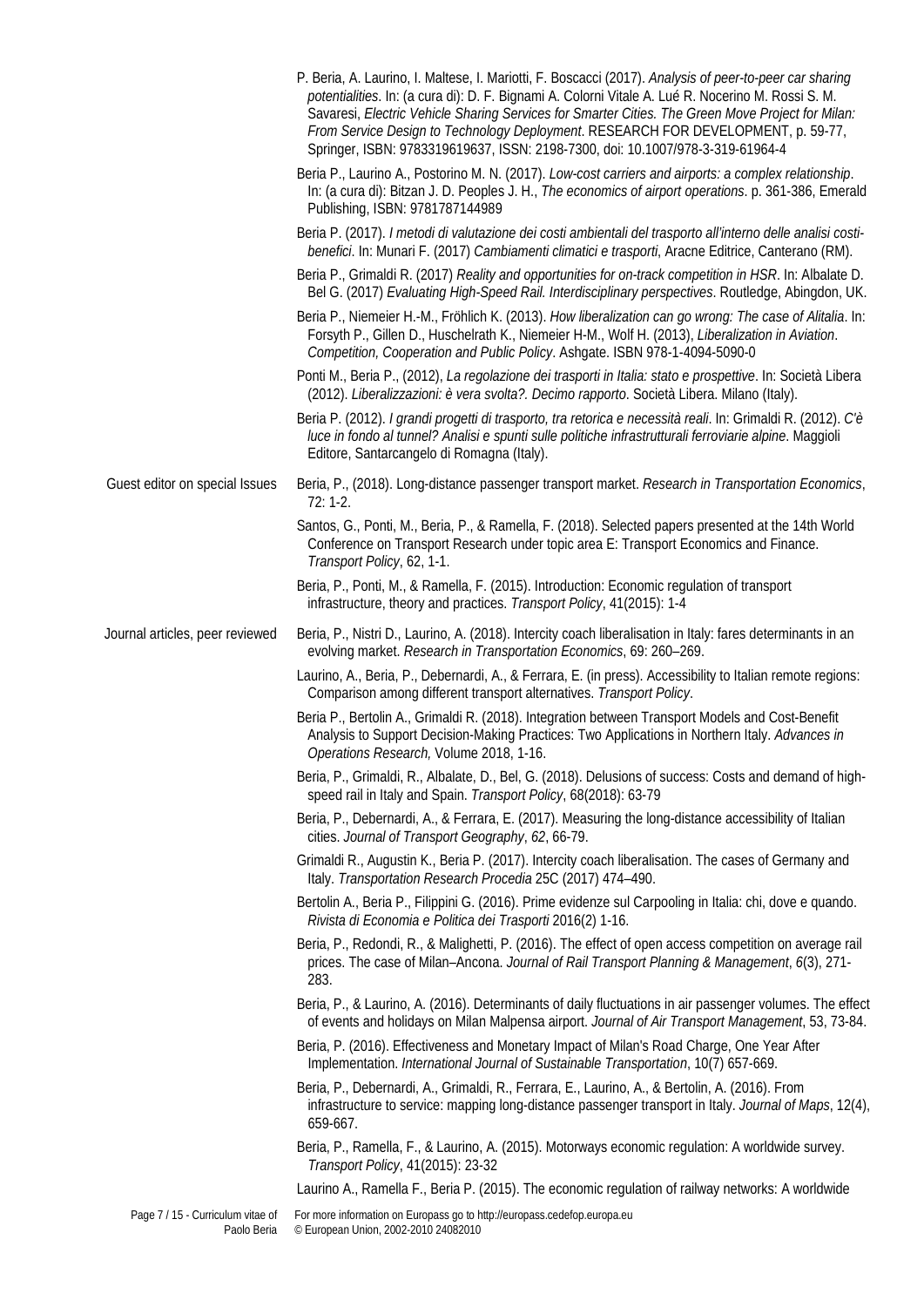survey. *Transportation Research Part A* 77 (2015) 202–212.

- Beria P., Grimaldi R. (2014) La valutazione economica dei Piani Urbani della Mobilità Sostenibile. Il caso di Milano. *Rivista di Economia e Politica dei Trasporti* 2014(3) 2-16.
- Laurino A., Beria P. (2014). Low-cost carriers and secondary airports: Three experiences from Italy. *Journal of Destination Marketing & Management*, No. 3(2014): 180–191. Doi: 10.1016/j.jdmm.2014.05.001
- Grimaldi R., Beria P., Laurino A. (2014). A Stylised Cost Benefit Model for the Choice Between Bus and Light Rail. *Journal of Transport Economics and Policy*, Volume 48, Part 2, May 2014, pp. 219– 239.
- Mariotti I., Beria P., Laurino A. (2013). Car sharing peer-to-peer: un'analisi empirica sulla città di Milano. *Rivista di economia e politica dei trasporti* (2013), n° 3, articolo 5, ISSN 2282-6599.
- Beria P., Grimaldi R., Ponti M. (2012). Comparison of social and perceived marginal costs of road transport in Italy. *Economics and Policy of Energy and the Environment, No. 2/2012: 85-112.* Doi: 10.3280/EFE2012-002005
- Beria P., Giove M., Miele M.F. (2012). Economic assessment of transport investments. A comparative analysis of approaches from six European countries. *International Journal of Transport Economics*. Vol. xxxix, No. 2: p. 185-217.
- Beria P., de Rus G., Quinet E., Schulz C. (2012), A comparison of rail liberalisation levels across four European countries. *Research in Transport Economics*. Vol. 36, No. 1: 110-120. Doi:10.1016/j.retrec.2012.03.014.
- Beria P., Ponti M. (2012). Public funding in the Italian transport sector. A roadmap for policy-makers. *Economia e Politica Industriale - Journal of Industrial and Business Economics*. Vol. 40, No. 3: 137- 169. Doi: 10.3280/POLI2012-003008
- Beria P., Maltese I., Mariotti I. (2012). Multicriteria versus Cost Benefit Analysis: a comparative perspective in the assessment of sustainable mobility. *European Transport Research Review*. No. 4 (2012): 137-152. DOI: 10.1007/s12544-012-0074-9
- Beria P., Grimaldi R. (2011). An Early Evaluation of Italian High Speed Projects. *TeMA. Journal of Land Use, Mobility and Environment*, Vol 4, No.3, 15- 28.
- Beria P., Niemeier H.-M., Fröhlich K. (2011). "Alitalia The failure of a national carrier", *Journal of Air Transport Management*, No. 17(2011), 215-220. doi: 10.1016/j.jairtraman.2011.02.007
- Beria P., Scholz A. (2010), "Strategies and pitfalls in the infrastructure development of airports: A comparison of Milan Malpensa and Berlin Brandenburg International airports", *Journal of Air Transport Management*, No. 16(2010). doi:10.1016/j.jairtraman.2009.10.004
- Beria P., Ponti M. (2009), "Lo stato della regolazione dei trasporti in Italia", *Economia dei Servizi*, Anno IV, No. 3, 465-484. DOI:10.2382/31044.
- Scholz A., Jochem P., Ott A., Beria P. (2008), "Single European Sky and its impacts on CO<sub>2</sub> emissions", *Aerlines Magazine*, No. 41, June 2008. Pdf available at journal website: http://www.aerlines.nl/issue\_41/41\_Scholz\_SESAR\_CO2.pdf
- Beria P. (2007), "Transport megaprojects in Italy. A comparative analysis of economic feasibility studies into EIA", *European Transport*, Year XXI, No. 36, p. 27-46.

Journal articles, not peer reviewed Beria P. (2017). Il PUMS di Milano. La valutazione nel processo di piano urbano della mobilità sostenibile. *AR Architetti Roma*, 117, 80-83

- Beria P. (2016) "La maledizione di Pontezuma". *LaVoce.info*, 06/10/2016.
- Beria P., Boitani A. (2015) "Privatizzare le Ferrovie dello stato: quali strade possibili". *LaVoce.info*, 06/02/2015.
- Beria P., Grimaldi R., Ramella F. (2014) "Tav e grandi opere: non è solo un problema di costi". *LaVoce.info*, 17/11/2014.
- Beria P. (2014) "Italo al capolinea sarebbe un fallimento per tutti". *LaVoce.info*, 28/11/2014.

Beria P., Ponti M. (2013). "Quando l'analisi economica che dice sempre di sì". *LaVoce.info*, 11/01/2013.

- Beria P., Grimaldi R., Ponti M. (2013). "Chi paga i costi del traffico". *LaVoce.info*, 18/01/2013.
- Beria P. (2012). "Così cambia la TAV Torino Lione". *LaVoce.info*, 16/03/2012.
- Beria P., Borlini A., Maja R. (2011). "Il nuovo tram di Bergamo. Una valutazione ex-post". *Territorio*. Vol 59/2011, 30- 37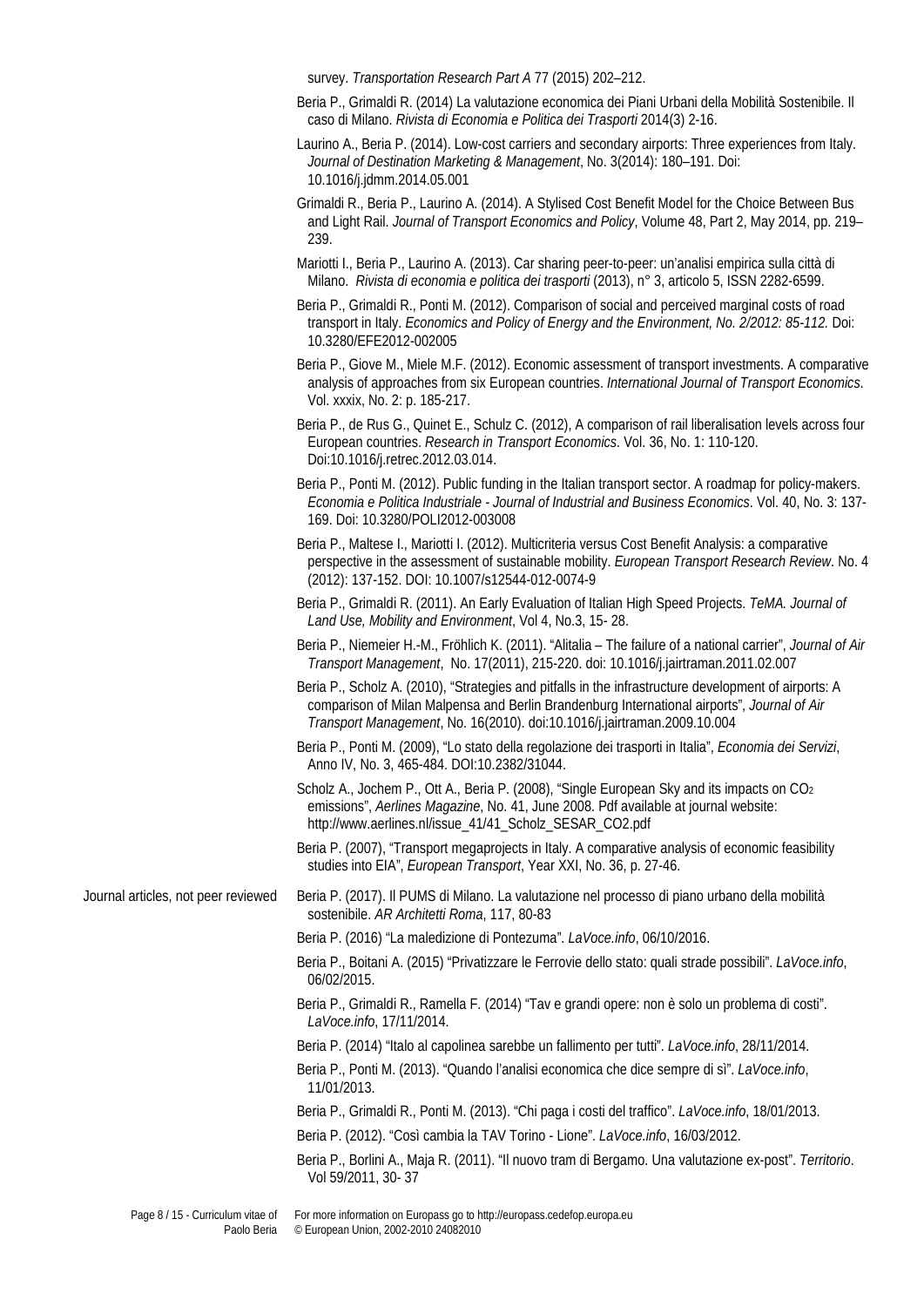Beria P. (2011). "Trasporti guidati dai luoghi comuni". *LaVoce.info*, 6/09/2011.

Beria P., Grimaldi R., Ponti M. (2010) "Nel tunnel dell'Alta Velocità", *LaVoce.info*, 14/07/2010.

Beria P., Ramella F. (2010), "Nuove metropolitane, vecchi abbagli", *LaVoce.info*, 29/01/2010.

Beria P. (2010), "Il sistema ferroviario regionale. Alla lombarda", *Territorio*, No. 54(2010).

Beria P. (2009), "Aeroporti sempre più ricchi", *LaVoce.info*, 06/11/2009.

- Beria P. (2008), "Book review: Road Congestion Pricing in Europe. Implications for the United States", *Planum*, on line version:<http://www.planum.net/document-5>
- Ponti M., Beria P. (2008), L'adeguatezza del sistema aeroportuale del Nord Italia. *Impresa & Stato*, No. 82/2008: 30-33, Milan (Italy). http://www.mi.camcom.it/web/guest/indice-n.-82/2008
- Ponti M., Beria P. (2008). Alitalia e Malpensa, difesa dell'offerta o della domanda?. *Consumatori Diritti e Mercato*, No. 2(2008): 115-124. [http://www.altroconsumo.it/nt/nc/articoli/alitalia-e-malpensa](http://www.altroconsumo.it/nt/nc/articoli/alitalia-e-malpensa-difesa-dell-offerta-o-della-domanda-consumatori-diritti-e-mercato-8)[difesa-dell-offerta-o-della-domanda-consumatori-diritti-e-mercato-8](http://www.altroconsumo.it/nt/nc/articoli/alitalia-e-malpensa-difesa-dell-offerta-o-della-domanda-consumatori-diritti-e-mercato-8)

Ponti M., Beria P. (2008) "Una grande opera. Tutta da valutare", *LaVoce.info*, 27/05/2008.

- Ponti M., Beria P. (2007) "La rotaia arrugginita e il vagone del futuro", *Il Mulino*, No. 6, p. 1028-1041.
- Beria P. et al. (2006), "Dottorandi in rete: esperienze e riflessioni a confronto", *Territorio*, No. 37, 149- 160, Franco Angeli, Milano (Italy).

Beria P. (2004), "Assessing the assessment" (in Italian), *Trasporti e Territorio*, No. 4, 188-189, Milan (Italy). In the same issue also a short article on Istanbul city.

Beria P. (2003), "L'uso dell'idrogeno in ferrovia: un'analisi economica e ambientale", *Trasporti e Territorio*, No.3, 111-120, Milan (Italy).

Conference proceedings Beria P., Nistri D., Laurino A. (2017). Intercity coach liberalisation in Italy: fares determinants in an evolving market. Thredbo 15<sup>th</sup> conference. Stockholm, 13-16 August 2017

> Beria Paolo, Ušpalytė-vitkūnienė Rasa (2017). Transport Modelling During Preparation of General Plans in Big Cities: Reasons and Challenges. In: 10th International Conference "Environmental Engineering". p. 1-8, ISBN: 978-609-476-044-0, Vilnius, doi: 10.3846/enviro.2017.099

Bertolin A., Beria P., Filippini G. (2016). Carpooling for long-distance transport in Italy: first insights on users, usage and geography. XVIII SIET Conference, Genoa, July 4th-5th, 2016.

Beria P., Grimaldi R. (2016). *An ex-post cost benefit analysis of Italian High Speed train, five years after*. Working papers SIET 2016 – ISSN 1973-3208. XVIII SIET Conference, Genoa, July 4th-5th, 2016.

Beria P., Debernardi, A., Ferrara, E. (2015) *Measuring the long distance accessibility of Italian cities.* World Conference on Transport Research - WCTR 2016 Shanghai. 10-15 July 2016.

Beria P., Albalate D., Grimaldi R., Bel G. (2016). *Delusions of success: costs and demand of high speed rail in Italy and Spain*. World Conference on Transport Research - WCTR 2016 Shanghai. 10-15 July 2016

Grimaldi R., Beria P., Augustin K. (2016). *Intercity coach liberalisation. The cases of Germany and Italy*. World Conference on Transport Research - WCTR 2016 Shanghai. 10-15 July 2016

Beria P., Laurino A., Debernardi, A. (2015) *Accessibility to Italian remote regions. When air transport is the best alternative?* ATRS Conference, Singapore, 2-5 July 2015.

Beria P., Debernardi, A., Ferrara, E. (2015) *Measuring the long distance accessibility of Italian cities.* XVII SIET Conference, Milan, June 29 – July 1st, 2015.

- Beria P., Grimaldi R. (2014) *Cost Benefit Analysis to assess urban mobility plans. Perspectives of integration with transport models*. XVI SIET Conference, Florence – October 8-10, 2014.
- Ramella F., Laurino A., Beria P., (2014) *Railways economic regulation: a worldwide survey*. XVI SIET Conference, Florence – October 8-10, 2014.

Beria P., Redondi R., Malighetti P. (2014) *The effect of open access rail competition on average prices. The case of Milan – Ancona*. XVI SIET Conference, Florence – October 8-10, 2014.

Grimaldi R., Beria P., (2013). *Open issues in the practice of cost benefit analysis of transport projects*. Selected Proceedings of the 13<sup>th</sup> WCTR Conference, Rio de Janeiro (BR).

Beria P., Boggio M. (2013). *The role of transport supply in the acceptability of pollution charging extension. The case of Milan*. General Proceedings of the 13th WCTR Conference, Rio de Janeiro (BR).

Laurino A., Beria P., (2013). *The Italian air market: an analysis of the current context*. General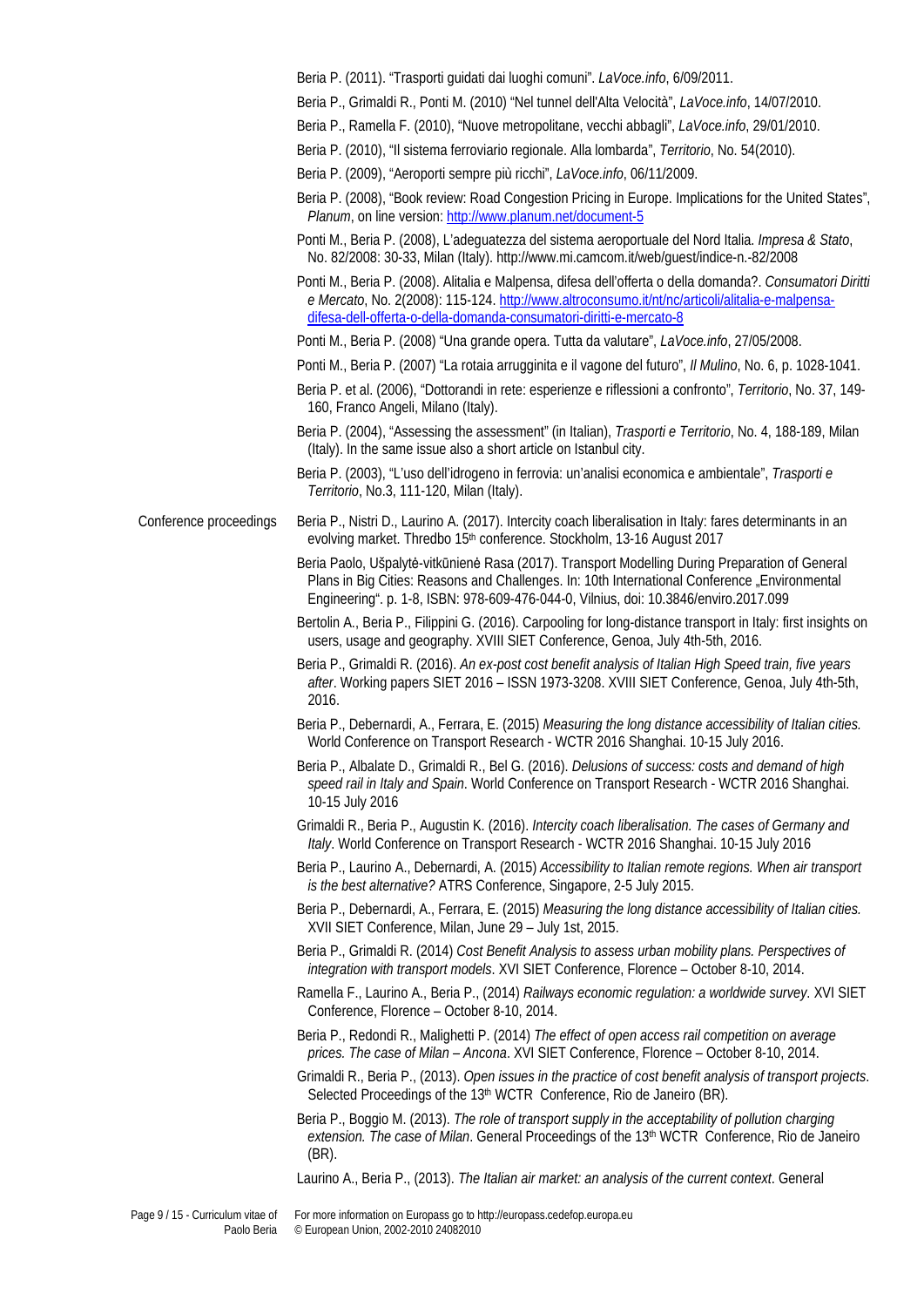Proceedings of the 13<sup>th</sup> WCTR Conference, Rio de Janeiro (BR).

- Laurino A., Grimaldi R., Beria P., (2013). *Carsharing in Italy: Milan's experiences between traditional and innovative proposals*. General Proceedings of the 13th WCTR Conference, Rio de Janeiro (BR).
- Beria P., Grimaldi R., Laurino A. (2013). *Long distance coach transport in Italy: state of the art and perspectives*. General Proceedings of the 13th WCTR Conference, Rio de Janeiro (BR).
- Beria P., Laurino A. (2013). *Air transport and events in a big city: relations and implications for Milan's airports*. Proceedings of the 17th ATRS Conference, Bergamo (IT).
- Mariotti I., Beria P., Laurino A. (2013). *Investigating the determinants of a Peer-to-peer carsharing. The case of Milan*. Online proceedings of XV SIET Conference, Venezia, Italy, 18-20 September 2013.
- Beria P., Mariotti I., Maltese I., Boscacci F. (2013). *The effects of road pricing on travel behaviour. The case of Milan*. Online proceedings of XV SIET Conference, Venezia, Italy, 18-20 September 2013.
- Beria P., Grimaldi R. (2013). *Appraising the benefits of bottleneck removal in rail transport: a simplified CBA approach and a case study in North-eastern Italy*. Online proceedings of XV SIET Conference, Venezia, Italy, 18-20 September 2013.
- Beria P., Maggi E., Maltese I. (2012). *Impacts of low-cost carriers on airport and tourist destinations: the case of Pescara*. Online proceedings of XIV SIET Conference, Bari, Italy, 28-30 June 2012.
- Beria P., Boggio M. (2012). *The role of transport supply in the acceptability of pollution charging extension. The case of Milan*. Online proceedings of XIV SIET Conference, Bari, Italy, 28-30 June 2012.
- Beria P., Maltese I., Mariotti I. (2011). *Comparing cost benefit and multi-criteria analysis: the evaluation of neighbourhoods' sustainable mobility*. Paper presented at SIET Conference, 16-17th June 2011, Messina (IT).
- Beria P., Maltese I., Mariotti I. (2011). *Multicriteria and Cost Benefit Analysis in assessing sustainable mobility*. Proceedings of SIET Conference, 16-17th June 2011, Messina (IT).
- Beria P., Giove M., Croccolo F., Carrano N., Salza A., Napolitano R. (2011), *A comparative analysis of assessment approaches. Six cases from Europe*, paper presented at the Workshop "Contemporary Issues in CBA in the Transport Sector", March 16, 2011, KTH - Center for Transport Studies, Stockholm (Sweden).
- Debernardi A., Grimaldi R., Beria P. (2011), *Cost benefit analysis to assess modular investment: the case of the New Turin-Lyon Railway*, paper presented at the Workshop "Contemporary Issues in CBA in the Transport Sector", March 16, 2011, KTH - Center for Transport Studies, Stockholm (Sweden).
- Beria P., de Rus G., Quinet E., Schulz C. (2010), *A comparison of rail liberalisation levels across four European countries*, Selected Proceedings of the 12th WCTR Conference, Lisbon (PT). http://www.wctr2010.info/WCTR\_Selected/default.htm.
- Beria P., Ponti M., Laurino A. (2010), *A proposal for a world database on transport infrastructure regulation*, General Proceedings of the 12th WCTR Conference, Lisbon (PT).
- Grimaldi R., Beria P. (2010), *Unconventional factors of efficiency in public transport. A case study and theory*, General Proceedings of the 12<sup>th</sup> WCTR Conference, Lisbon (PT).
- Laurino A., Beria P., Grimaldi R., (2010), *Financing transport infrastructure projects in Italy: a critical analysis of the main approaches*, General Proceedings of the 12<sup>th</sup> WCTR Conference, Lisbon (PT).
- Scopel E., Beria P. (2010), *Aspetti concettuali della variabile tempo nei meccanismi di cattura del valore*. Paper presented at the XII "Riunione Scientifica Annuale della Società Italiana di Economia dei Trasporti e della Logistica" (SIET), Roma (Italy), 17-18 giugno 2010.
- Grimaldi R., Laurino A., Beria P. (2010), *The choice between bus and light rail transit: a stylised costbenefit analysis model*, paper presented at the XII "Riunione Scientifica Annuale della Società Italiana di Economia dei Trasporti e della Logistica" (SIET), Roma (Italy), 17-18 giugno 2010. Available as MPRA Paper No. 24872[, http://mpra.ub.uni-muenchen.de/24872/](http://mpra.ub.uni-muenchen.de/24872/)
- Beria P., Grimaldi R. (2010), *The impact of regulatory aspects on economies and diseconomies of scale in bus industry*, in Borruso G., Danielis R., Musso, E. (2010), *Trasporti, logistica e reti di imprese. Competitività del sistema e ricadute sul territorio*. Franco Angeli, Milano (Italy).
- Beria P., Ponti M. (2009), *The role of regulation in financing highway infrastructure in Italy*, in Marletto G., Musso E. (2009), *Trasporti, Territiorio e Ambiente. La ricerca di un nuovo equilibrio*, Franco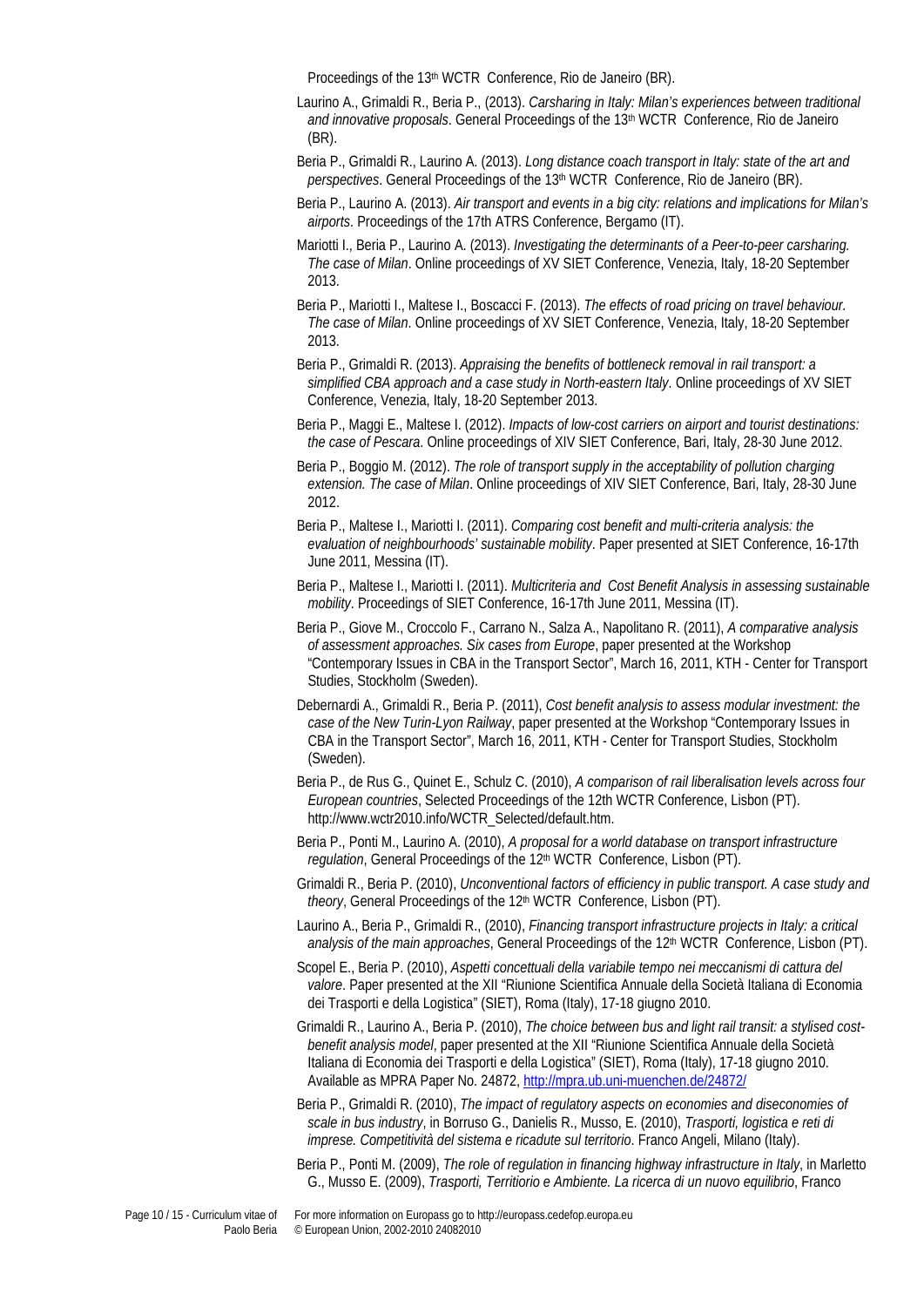Angeli, Milano (Italy), 102-108.

- Beria P. (2009), *Agents' behaviour in financing Italian transport infrastructures*, in Füsun ÜLENGİN (2009, edited by), Research in Transport and Logistics on a regional-global perspective, Dogus University Publications, Istanbul (Turkey), 359-366.
- Beria P., Scopel E. (2009), *Financing methods applied to urban infrastructures. An application to Milan metro system*, paper presented at 8th Conference on Applied Infrastructure Research (INFRADAY), Berlin (DE), 9-10 October, 2009. Available at[: http://www.infraday.tu](http://www.infraday.tu-berlin.de/index.php?id=2889)[berlin.de/index.php?id=2889](http://www.infraday.tu-berlin.de/index.php?id=2889)
- Beria P., Ponti M. (2009), *Regulation of investments on transport infrastructures in Italy*, 2nd Annual Conference of Competition and Regulation in Network Industries, Brussels, Belgium, November 20, 2009. Available at:<http://www.jcrni.org/extranet/index.php>
- Beria P., Niemeier H-M. (2009), *Alitalia – the political economy of a failing national carrier*, paper presented at the 13th Annual world conference Air Transport Research Society (ATRS), Abu Dhabi, June 27-30, 2009.
- Beria P., Grimaldi R. (2009), *Some evidences of diseconomies of scale in bus industry*, paper presented at the XI Riunione Scientifica Annuale della Società Italiana di Economia dei Trasporti e della Logistica (SIET), Trieste (Italy), 15-18 giugno 2009.
- Beria P., Scholz A. (2008), *Strategies for infrastructural development of airports. A comparison between Milan Malpensa airport and Berlin Brandenburg International airport*, paper presented at the "2008 Annual Air Transport Research Society (ATRS) World Conference", Athens, 6-10 July 2008.
- Beria P., Ponti M. (2008), *The role of regulation in financing transport infrastructures in Italy*, X riunione Scientifica della Società Italiana di Economia dei Trasporti e della logistica, Sassari, 18-20 giugno 2008. Proceedings available at: http://www.sietitalia.org/siet2008/papers.htm, or via the direct link http://www.sietitalia.org/siet2008/PaperB/B2.pdf.
- Beria P., Ponti M. (2008), *The role of regulation in financing transport infrastructures in Italy*, Third international conference on funding transport infrastructure, Paris, June 19-20, 2008. Proceedings on CD.
- Ott A., Scholz A., Jochem P. and Beria P. (2007), *Single European Sky and its impacts on CO2 emissions*, GARS Workshop "Aviation and the Environment", Köln (Germany). Avaliable at www.garsonline.de
- Beria P. (2007), *Open questions about the evaluation of large infrastructural projects in Italy*, 11th WCTR Conference, Berkeley (CA, USA). Electronic version only.
- Beria P. (2006), *Riflessioni sulla valutazione ex-post dell'esperienza delle Agenzie di Sviluppo Locale*, AIV 2006 conference, Genova (Italy). Soon available at http://www.valutazioneitaliana.it/
- Beria P. (2006), "L'approccio Analisi Costi Benefici per la valutazione economico-ambientale di opzioni tecnologiche nella sostituzione di flotte nazionali", in Polidori G et al. (2006), *I trasporti e l'Europa. Politiche, infrastrutture, concorrenza*, Franco Angeli, Milano (Italy).
- Beria P. (2005), *Effectiveness of Mobility Limitation Policies Against Long Term Approaches in Reduction of Emitted Pollutants. The Case of Milan Area*, AESOP 2005 conference, Wien (Austria). Paper published only electronically: http://aesop2005.scix.net/cgi-bin/papers/Show?\_id=247
- Brambilla M., Beria P., Erba S. (2004), *The Italian expenditure in transport infrastructure: a survey*. Paper presented at the workshop "Highways", Bergamo (Italy), November, 27 2004. The file is available at: http://dinamico.unibg.it/highways/paper/brambilla.pdf
- Beria P. (2004), *Economical aspects of an electrification process of a train with fuel cells – an application to sardinian lines,* in Marini M., Spazzafumo G. (2004), *Hydrogen power theoretical and engineering solutions*, SGE Editoriali, Padova (Italy).

Research deliverables Beria P., Nistri D., Laurino A. (2018). *Rapporto sul Mercato delle Autolinee a Lunga Percorrenza in Italia | Anno 2017*. TRASPOL report 1/18

> Beria P., Nistri D., Laurino A. (2017). *Rapporto sul Mercato delle Autolinee a Lunga Percorrenza in Italia | Anno 2016*. TRASPOL report 1/17

Beria P., Bertolin A. (2016). *Il Carpooling in Italia: Analisi dell'Offerta*. TRASPOL report 2/16

- Beria P., Laurino A. (2016). Rapporto sul Mercato delle Autolinee a Lunga Percorrenza in Italia | S1-2016. TRASPOL report 1/16
- Beria P., Laurino A., Bertolin A., Grimaldi R. (2015). *Autolinee statali: gli effetti della riforma. Risultati, opportunità e criticità dell'apertura del mercato*. Studio ANAV 2015.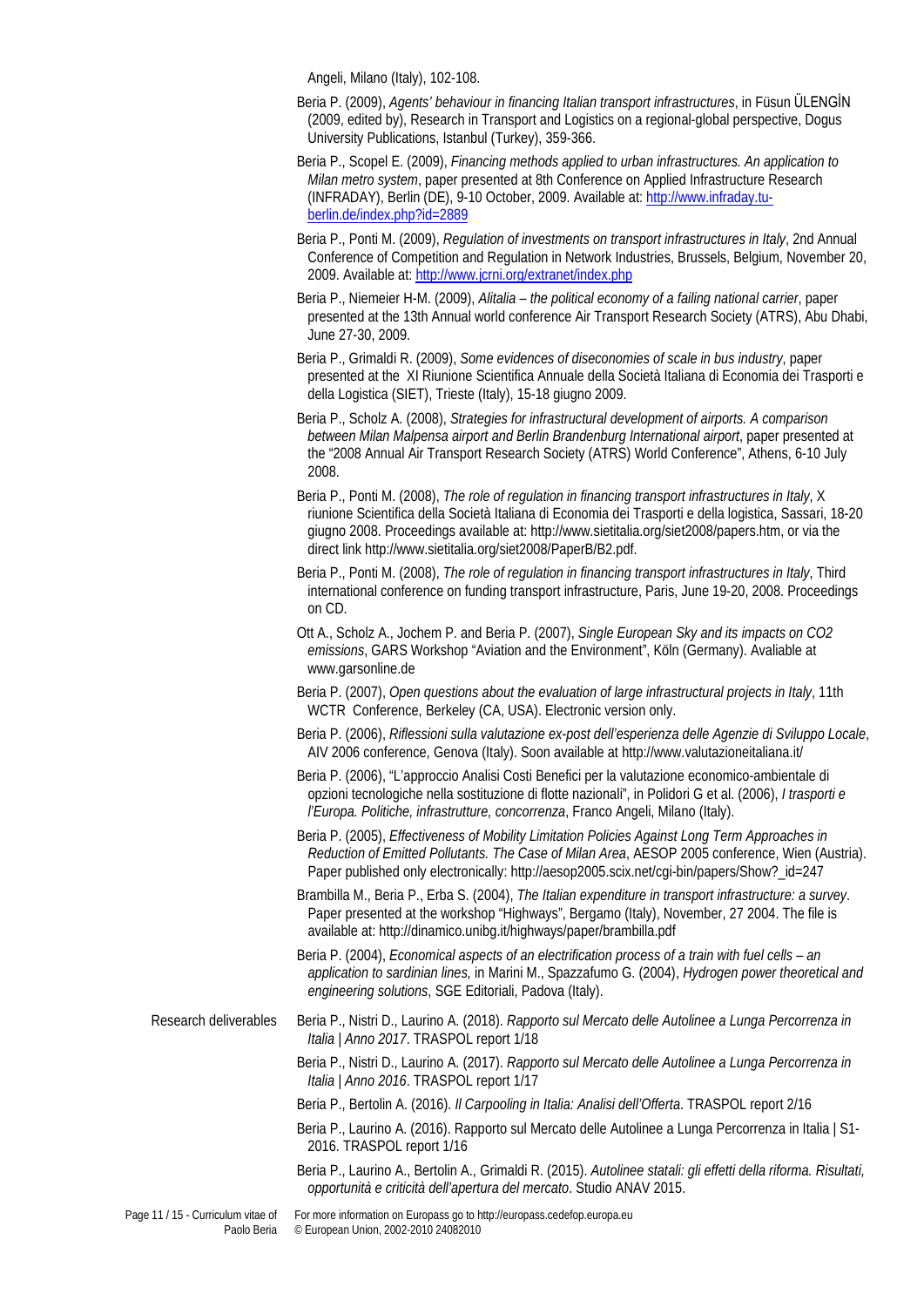|                                                                             | Beria P., Laurino A., Debernardi A., Ferrara E. (2014). Contratto di servizio lunga percorrenza di<br>Trenitalia. Prospettive di risparmio attraverso l'integrazione con autobus. Studio 2014. Rapporto di<br>ricerca. Preparato per ANAV, Roma.                                                                                            |
|-----------------------------------------------------------------------------|---------------------------------------------------------------------------------------------------------------------------------------------------------------------------------------------------------------------------------------------------------------------------------------------------------------------------------------------|
|                                                                             | Beria P., Grimaldi R., Debernardi A., Ferrara E., Laurino A. (2013). Il trasporto passeggeri su autobus<br>per le lunghe distanze. Studio 2013. Rapporto di ricerca. Preparato per ANAV, Roma.                                                                                                                                              |
|                                                                             | Beria P., Grimaldi R., Laurino A. (2012). Il trasporto passeggeri su autobus per le lunghe distanze.<br>Confronto modale, benefici e prospettive future. ANAV, Roma (Italy).                                                                                                                                                                |
|                                                                             | AAVV (2011). Studio comparato sui metodi internazionali di valutazione preventiva delle opere<br>pubbliche dal punto di vista della fattibilità tecnico-economica. Ministero delle Infrastrutture e dei<br>Trasporti - Nucleo di Valutazione e Verifica degli Investimenti Pubblici (NVVIP).                                                |
|                                                                             | Ponti M., Beria P. (2008), Criteri e pratiche di selezione dei progetti infrastrutturali in Italia, mimeo.<br>Paper prepared for the Commissione Tecnica Finanza Pubblica (Ministry of Economy) and quoted<br>in: Muraro G. et al. (2008), La revisione della spesa pubblica. Rapporto 2008, Ministero Economia e<br>Finanze, Roma (Italy). |
|                                                                             | Various authors (2007), State of the art - Methodologies to assess the impact of infrastructure<br>projects in the Energy and the Transportation sector, EVA TREN Deliverable 1, Karlsrhue<br>(Germany).                                                                                                                                    |
|                                                                             | Scarpa C. et al. (2005), Come far ripartire le liberalizzazioni nei servizi, Fondazione Rodolfo De<br>Benedetti, Roma (Italy). Files available at:<br>http://www.frdb.org/documentazione/scheda.php?doc_pk=9994&id=2                                                                                                                        |
|                                                                             | Fiorello D., Galli G. (2005), I veicoli stradali innovativi - Tecnologie, combustibili e modelli disponibili<br>sul mercato italiano. Quaderno RT n° 7, TRT Trasporti e Territorio, Milano (Italy).                                                                                                                                         |
|                                                                             | AAVV (2004), Etude de comparaison européenne sur le partage des compétences dans le domaine<br>des infrastructures de transport (planification, programmation, financement) - Examen dans 10 pays<br>et enseignements pour la France. TDIE (France). Documentation available:<br>http://www.tdie.eu/index.php?ctxt=document&elt=108         |
| Other scientific products (thesis,<br>working papers, didactical documents) | Beria P., Grimaldi R., (2014) Cost Benefit Analysis to assess urban mobility plans. Consumers'<br>surplus calculation and integration with transport models. Munich Personal RePEc Archive.<br>http://mpra.ub.uni-muenchen.de/59590/                                                                                                        |
|                                                                             | Beria P., Grimaldi R., Debernardi A., Ferrara E., Laurino A. (2014). Spatial and scenario analyses of<br>long distance coach transport in Italy. Munich Personal RePEc Archive. http://mpra.ub.uni-<br>muenchen.de/54739/                                                                                                                   |
|                                                                             | Beria P., Laurino A. (2014). Carsharing peer-to-peer: propensity to share the personal vehicle in the<br>city of Milan. Munich Personal RePEc Archive. http://mpra.ub.uni-muenchen.de/57379/                                                                                                                                                |
|                                                                             | Beria P., Grimaldi R. (2013). Appraising the benefits of bottleneck removal in rail transport: a<br>simplified CBA approach. Munich Personal RePEc Archive. http://mpra.ub.uni-muenchen.de/46889/                                                                                                                                           |
|                                                                             | Beria P. (2008), Le ferrovie. Descrizione del settore ferroviario in Italia e in Europa, TRASPOL<br>Working Paper, Milano (Italy). Files available at: http://www.traspol.polimi.it                                                                                                                                                         |
|                                                                             | Beria P. (2006), Il trasporto pubblico locale, TRASPOL Didactical Document, Milano (Italy). Files<br>available at: http://www.traspol.polimi.it                                                                                                                                                                                             |
|                                                                             | Beria P. (2005), Costi sociali disaggregati delle emissioni dei mezzi stradali. TRASPOL Working<br>Paper, Milano (Italy). Files are available at: http://www.traspol.polimi.it                                                                                                                                                              |
|                                                                             | Beria P. (2005), Il ruolo e gli strumenti della valutazione. Analisi Costi Benefici e Analisi Multicriteria<br>per la valutazione di progetti e politiche, TRASPOL Didactical Document, Milano (Italy). Files<br>available at: http://www.traspol.polimi.it                                                                                 |
|                                                                             | Beria P. (2003), La trazione ferroviaria a fuel cell: confronto economico e ambientale con i sistemi<br>tradizionali, thesis, Milan Politecnico University, Milano (Italy).                                                                                                                                                                 |
| Other contributions, not scientific                                         | Beria P. (2005), La biblioteca del deserto, Settepiù No. 7 (4 dicembre 2005), L'Adige, Trento (Italy).                                                                                                                                                                                                                                      |
|                                                                             | Beria P. (2004), Voglia e paura d'Europa. In Turchia, da Istanbul alla Cappadocia: il gigante a noi<br>vicino, Settepiù No. 7 (19 marzo 2004), L'Adige, Trento (Italy).                                                                                                                                                                     |
|                                                                             | Beria P. (2002), Castelli e monasteri di Transilvania, Veneto Archeologico No. 93, Gruppi Archeologici<br>del Veneto, Padova (Italy).                                                                                                                                                                                                       |
|                                                                             |                                                                                                                                                                                                                                                                                                                                             |

# **Teaching**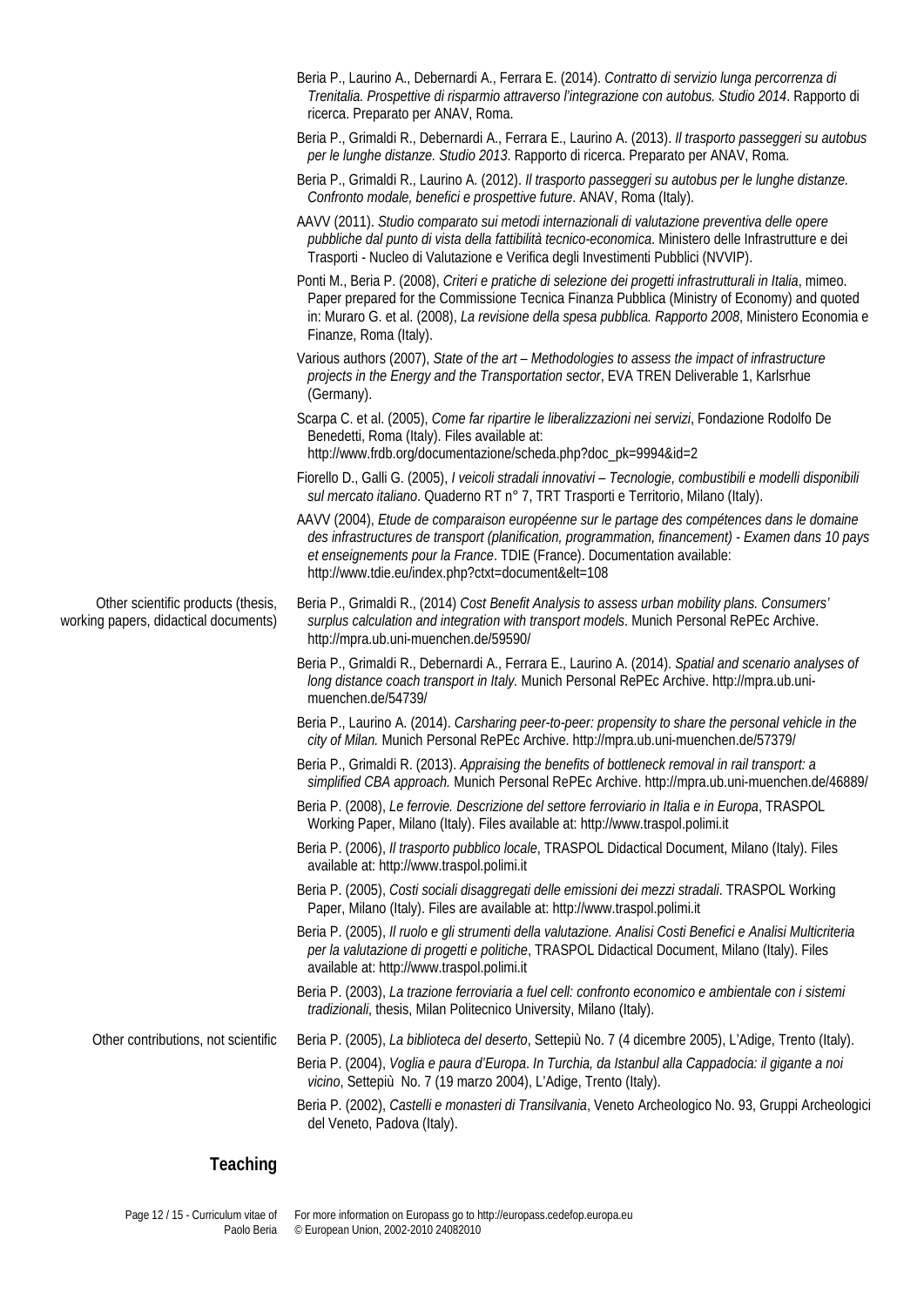| Università degli Studi di Genova<br>(Genova, Italy)                           | 2017 - today: Member of the PhD Board of "Logistics and Transport".                                                                                                                                                    |
|-------------------------------------------------------------------------------|------------------------------------------------------------------------------------------------------------------------------------------------------------------------------------------------------------------------|
| ATARD (COST Action 1408)                                                      | 2017: Lecture at the Dublin Winter School on "Cost Benefit Analysis of Airport Investments"                                                                                                                            |
| Università Sapienza, Master in<br>Management del Trasporto Pubblico<br>Locale | 2016, 2018: Lecture on "Cost Benefit Analysis of urban transport plans"                                                                                                                                                |
| Politecnico di Milano<br>(Milan, Italy)                                       | 2011 - today: Professor in Infrastructure Planning (4 cfu, workshop), M.Sc. in Urban Planning and<br>Policy Design (course in English), I Faculty of Architecture and Planning.                                        |
|                                                                               | 2014 - today: Professor in Economia e Pianificazione dei Trasporti (8 cfu), M.Sc. in Urban Planning<br>and Policy Design (course in English), I Faculty of Architecture and Planning.                                  |
|                                                                               | 2012 - 2014: Professor in Economia dei Trasporti e Valutazione (4 cfu), M.Sc. in Urban Planning and<br>Policy Design (course in English), I Faculty of Architecture and Planning.                                      |
|                                                                               | 2011 - 2012: Professor in Valtuazione Economica di Progetti e Politiche (4 cfu), M.Sc. in Urban<br>Planning and Policy Design (course in English), I Faculty of Architecture and Planning.                             |
|                                                                               | 2010 - 2011: Professor in Transportation Economics and Management (8 cfu), M.Sc. in Urban<br>Planning and Policy Design (course in English), I Faculty of Architecture and Planning.                                   |
|                                                                               | 2009 - 2010: Professor in Transportation Economics (4 cfu), M.Sc. in Urban Planning and Policy<br>Design (course in English), I Faculty of Architecture and Planning.                                                  |
|                                                                               | 2007 - 2009: Professor in Sistemi ed economia dei trasporti (10 cfu), B.Sc. in Transport Engineering,<br>IV faculty of Engineering.                                                                                    |
|                                                                               | 2006 - 2007: Contract professor (Lecturer) of the module Sistemi di trasporto (5 cfu), B.Sc. in<br>Transport Engineering, IV faculty of Engineering.                                                                   |
|                                                                               | 2005 - 2006: Laboratory lessons of the module of Sistemi di trasporto, B.Sc. in Transport<br>Engineering, IV faculty of Engineering - Prof. Marco Ponti                                                                |
|                                                                               | 2004 - 2005: Laboratory lessons of the module of Fondamenti di economia, B.Sc. in Civil<br>Engineering, I faculty of Engineering - Prof. Marco Ponti.                                                                  |
|                                                                               | 2003: Laboratory lessons for the course in Fotogrammetria - Prof. Bezoari at DIIAR department.                                                                                                                         |
| Politecnico di Milano e Ordine degli<br>Ingegneri della Provincia di Milano   | 2015: Direttore del Corso di Formazione Professionale su La valutazione socio-economica dei<br>trasporti (10 cfp)                                                                                                      |
| Hochschule Bremen<br>(Bremen, Germany)                                        | 2012: invited guest lecturer at the seminar course by Professor Peter Forsyth "Cost Benefit Analysis<br>in Transport"                                                                                                  |
| Alta Scuola Politecnica<br>(Milan and Turin, Italy)                           | 2010 - 2013: referee for the students' works.<br>2009: Invited lecture on "Sustainable Mobility" at the Alta Scuola Politecnica Spring School 2009 - 5th<br>cycle Global Change and Sustainability, Bardonecchia (To). |
| <b>IULM</b><br>(Milan, Italy)                                                 | 2008 - 2011: Contract professor (Lecturer) of the module Economia dei Trasporti, B.Sc. in Science of<br>Tourism.                                                                                                       |
| Università degli Studi del Piemonte<br>Orientale, Alessandria (Italy)         | 2007 - 2009: Contract professor (Lecturer) of the module Economia dei trasporti - applicazione di<br>modelli teorici, Master in Local Development.                                                                     |
| Others                                                                        | March 2013: lecture at Cross-sectoral PhD course on Intelligent Transport Systems for Sustainable<br>Mobility.                                                                                                         |
|                                                                               | March 2011: 8 seminar hours on "road and rail transport" at the Master in Multiutility Ambiente ed<br>Energia, Milano (Italy).                                                                                         |
|                                                                               | October 2010: seminar on "air transport crises" at the Summer School in "Aviation Management".<br>Forlì (Italy).                                                                                                       |
|                                                                               | February 2008: 4 seminar hours on "infrastructure financing" at the Master in Planning and<br>Management of Logistic and Transportation System, PerForm, Università degli Studi di Genova,<br>Genova(Italy).           |
|                                                                               | May 2007: 6 seminar hours about local transport and transport planning at the Master in Local<br>Development, Università degli Studi del Piemonte Orientale, Alessandria (Italy).                                      |
| Scientific boards and<br>collaborations                                       |                                                                                                                                                                                                                        |

Page 13 / 15 - Curriculum vitae of Paolo Beria For more information on Europass go to http://europass.cedefop.europa.eu © European Union, 2002-2010 24082010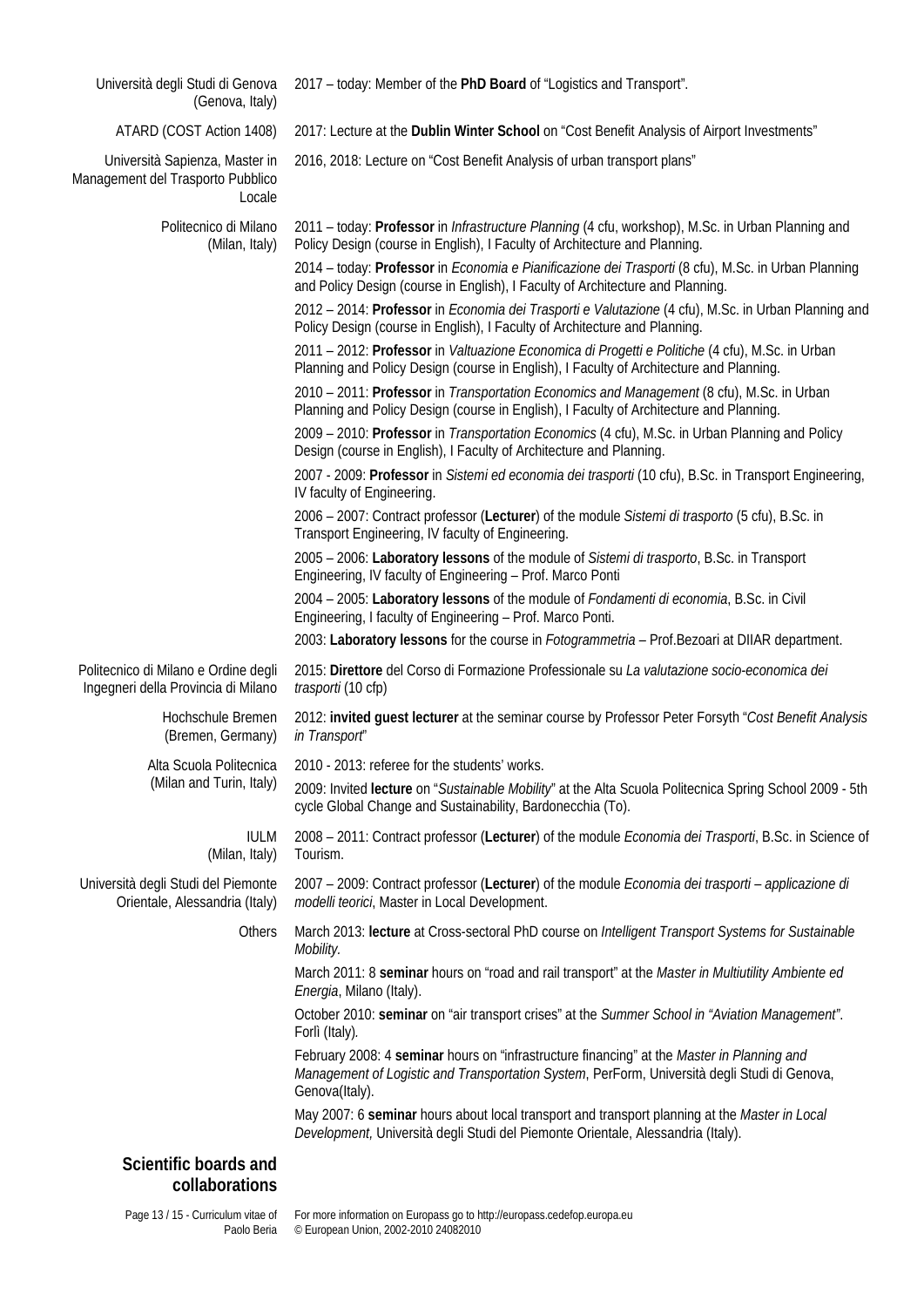| Dates                                             | $2018 \rightarrow$                                                                                                                                                                                         |
|---------------------------------------------------|------------------------------------------------------------------------------------------------------------------------------------------------------------------------------------------------------------|
| Occupation or position held                       | Scientific Board of Bridges Research                                                                                                                                                                       |
| Dates                                             | $2018 \rightarrow$                                                                                                                                                                                         |
| Occupation or position held                       | Technical Board of MeglioMilano association                                                                                                                                                                |
| Dates                                             | $2008 \rightarrow$                                                                                                                                                                                         |
| Occupation or position held                       | Collaborator of laVoce.info (http://www.lavoce.info/lavocepuntoinfo/autori/-<br>collaboratori/pagina892.html)                                                                                              |
| Dates                                             | $2009 \rightarrow$                                                                                                                                                                                         |
| Occupation or position held                       | Management Board of the SIG-E3 (formerly known as SIE4) - TER, special interest group of the<br>WCTR Society on Transport Economic Regulation (www.transregulation.polimi.it).                             |
| Dates                                             | $2009 \rightarrow$                                                                                                                                                                                         |
| Occupation or position held                       | Responsible of the Human Sciences group inside the Scientific Committee of DiAP department,<br>Politecnico di Milano                                                                                       |
| Dates                                             | $2011 \rightarrow$                                                                                                                                                                                         |
| Occupation or position held                       | Directional board of ONLIT association (Osservatorio Nazionale delle Liberalizzazioni nelle<br>Infrastrutture e trasporti)                                                                                 |
| Dates                                             | $2011 \rightarrow 2013$                                                                                                                                                                                    |
| Occupation or position held                       | Part of the board of the Infrastructure Group of the American Chamber of Commerce in Italy.                                                                                                                |
| Dates                                             | $2011 \rightarrow 2013$                                                                                                                                                                                    |
| Occupation or position held                       | Scientific Committee of DiAP library, DiAP department, Politecnico di Milano.                                                                                                                              |
| Dates                                             | $2013 \rightarrow$                                                                                                                                                                                         |
| Occupation or position held                       | Member of the Management Board ("Giunta di Dipartimento") of DAStU department, Politecnico di<br>Milano.                                                                                                   |
| Dates                                             | $2015 \rightarrow 2019$                                                                                                                                                                                    |
|                                                   | Occupation or position held Member of the Management Committee (substitute) of Air Transport and Regional Development<br>(ATARD) COST Action (TU1408, http://www.cost.eu/COST_Actions/tud/Actions/TU1408). |
| Personal skills and<br>competences                |                                                                                                                                                                                                            |
| Other language(s)                                 |                                                                                                                                                                                                            |
| Self-assessment                                   | Speaking<br>Writing<br>Understanding                                                                                                                                                                       |
| European level (*)                                | Spoken production<br>Reading<br>Spoken interaction<br>Listening                                                                                                                                            |
| English                                           | Proficient user<br>C1 Proficient user<br>C2 Proficient user<br>Proficient user<br>Proficient user C1<br>C2<br>C1                                                                                           |
| French                                            | B2 Independent user B2 Independent user B1 Independent user B1 Independent user B1 Independent user                                                                                                        |
| Spanish / Castilian                               | B1 Independent user A2<br><b>Basic User</b><br>A2<br><b>Basic User</b><br>A2<br><b>Basic User</b><br><b>Basic User</b><br>A1                                                                               |
|                                                   | (*) Common European Framework of Reference (CEF) level                                                                                                                                                     |
| Organisational skills and competences             | International team work. Management of small research groups. Management of national research<br>projects. Fund rising. Some commercial capabilities.                                                      |
| Computer skills and competences                   | Office (advanced), Matlab (basics), Gis software (basics), Hyperplan (good)                                                                                                                                |
| Page 14 / 15 - Curriculum vitae of<br>Paolo Beria | For more information on Europass go to http://europass.cedefop.europa.eu<br>© European Union, 2002-2010 24082010                                                                                           |

 $\mathbf{v}$